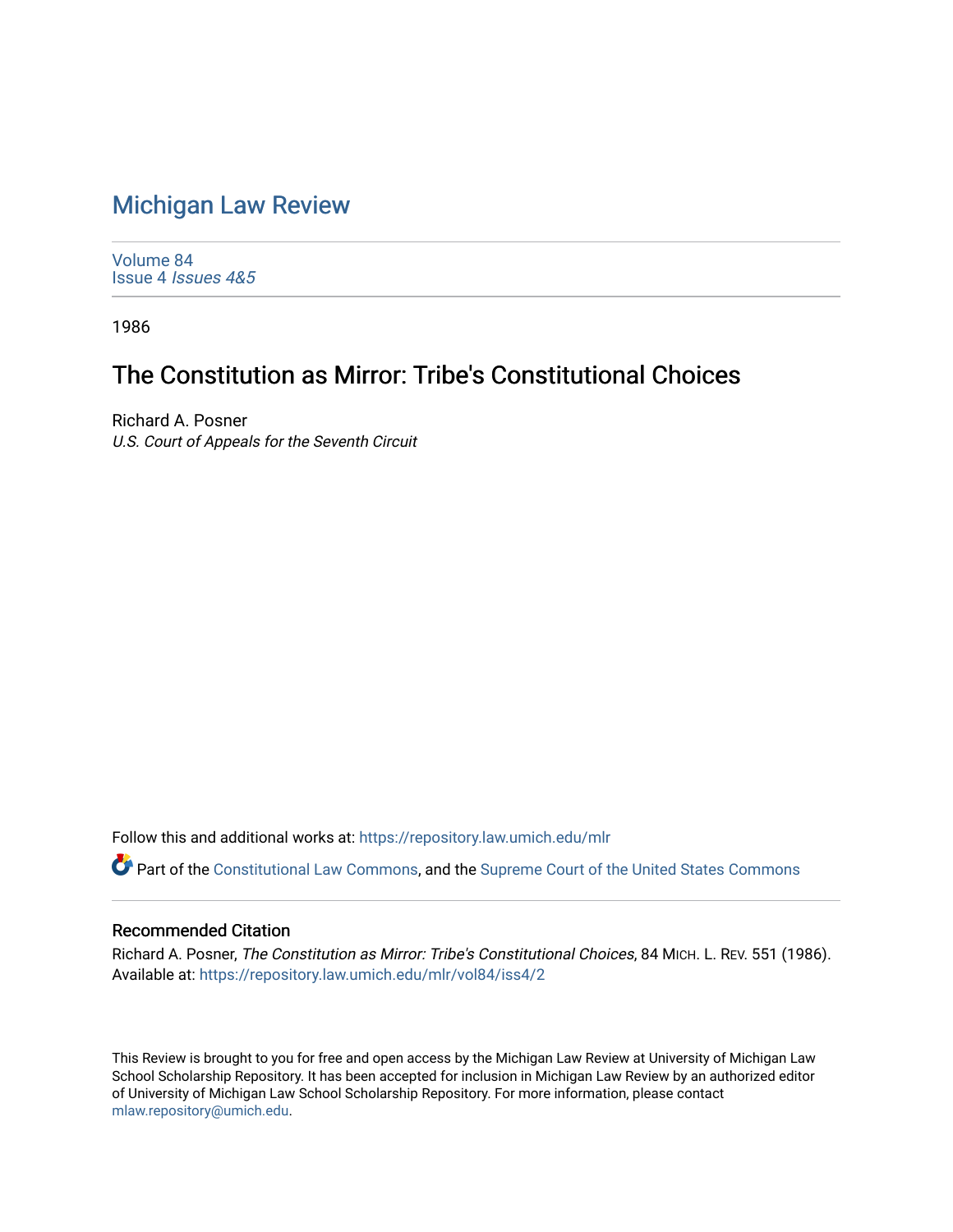## **THE CONSTITUTION AS MIRROR: TRIBE'S CONSTITUTIONAL CHOICES**

#### *Richard A. Posner\**

#### CONSTITUTIONAL CHOICES. By *Laurence H. Tribe.* Cambridge, Mass.: Harvard University Press. 1985. Pp. xiv, 458. \$29.95.

This book of essays (some previously published) by a leading professor and practitioner of constitutional law argues, in effect and often in words close to these, that the Constitution is what we want it to be (hence "choices") and that what we should want it to be is the charter of a radically egalitarian society. Professor Tribe acknowledges the conventional constraints on judges' molding the Constitution to their personal preferences, but none of those constraints (text, structure, history, tradition, precedent) hampers him much. He makes the Constitution the mirror of his political preferences and criticizes the current Supreme Court for having sought to conceal its own political preferences behind a facade of formalistic reasoning and thus for being hypocritical and uncandid. I shall consider the method by which Tribe attempts to establish his criticism and his own effort to fill the chasm that appears if the criticism is accepted and constitutional decisions are judged purely on political grounds.

I

The book has three parts. The first, "The Nature of the Enterprise," explains the author's method, which turns out to be the conscious rejection of method. The brief first chapter sets the tone by renouncing the quest for postulates or principles of constitutional "interpretation." Text, history, structure, philosophy, and political theory (as distinct from raw political preferences) are all rejected because "contingency pervades all" (p. 8). Although Tribe says that "constitutional interpretation is a practice alive with choice but laden with content" (p. 4), and that the Constitution is not "infinitely malleable" *(id.),* in his hands it is almost that; he recognizes few limits on "interpretation."

Chapter Two continues the theme of the first chapter with an attack on John Hart Ely's view that virtually all we need bother about in

<sup>•</sup> Judge, U.S. Court of Appeals for the Seventh Circuit; Senior Lecturer, University of Chicago Law School. - Ed.

I thank Frank Easterbrook, Philip Elman, Richard Levy, Bernard Meltzer, Henry Monaghan, Helane Morrison, Geoffrey Stone, and Cass Sunstein for their exceedingly helpful comments on a previous draft, and Levy in addition for his excellent research assistance.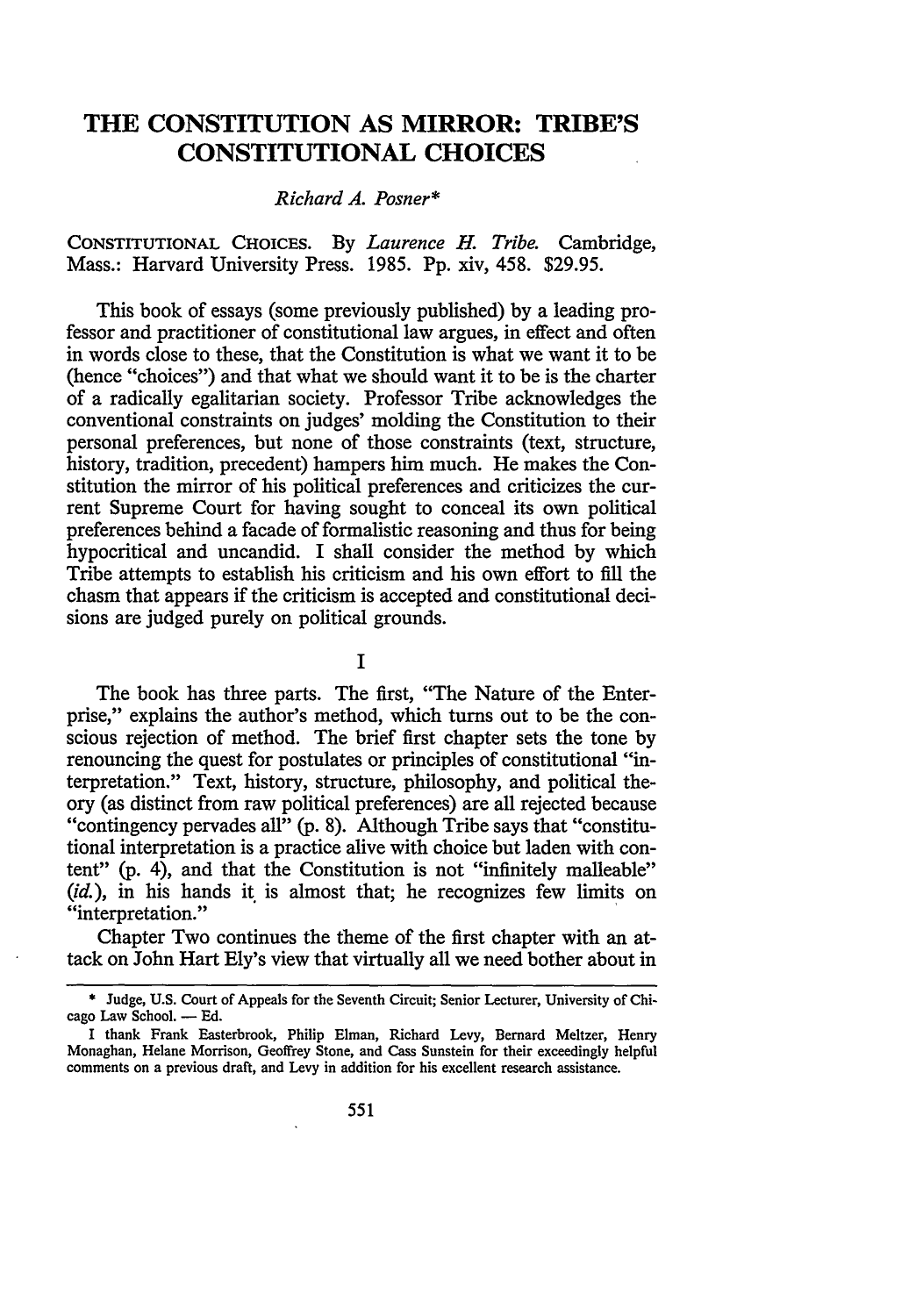reading the Constitution is what Ely regards as its latent goal of making the popular branches of government, the legislative and executive branches, more representative of the full range of outlooks and interests in society.<sup>1</sup> Although Tribe attacks Ely for neglecting the substantive policies in the Constitution, the force of the attack is blunted by Tribe's implicit belief that those policies do not really originate in the Constitution but are put there by the observer, the "chooser."

Chapter Three of Tribe's book takes up the matter of amending the Constitution. This may seem unrelated to interpreting the existing Constitution, but amending and construing are much the same thing to Tribe. Both are arenas of "constitutional choice," and, for him, choices of the same character. Thus he advances the startling proposition, one consistent with his view of the Constitution's plasticity but without basis in the language or history of the Constitution, that an amendment might be unconstitutional merely because of a lack of "fit" with the existing Constitution. "An amendment prohibiting atheists from holding federal office, for example, would clash with the current Constitution's paramount concern for freedom of conscience *no less*  than a statute to the same effect would run counter to the current Establishment Clause."2 Tribe rightly adds, however, that the courts should not pass on the constitutionality of amendments, as that "would unequivocally subordinate the amendment process to the legal system it is intended to override and would thus gravely threaten the integrity of the entire structure?  $(p. 27)$ .

This part of the book ends with a chapter on how courts should treat omissions in constitutional and statutory enactments. The chapter contains an interesting discussion of the steel seizure case3 and little with which to disagree. A competent discussion of some technical problems of interpreting enactments, it shows that Professor Tribe has

3. Youngstown Sheet & Tube Co. v. Sawyer, 343 U.S. 579 (1952).

<sup>1.</sup> *See* J. HART ELY, DEMOCRACY AND DISTRUST: A THEORY OF JUDICIAL REVIEW (1980).

<sup>2.</sup> P. 25 (emphasis added, and  $-$  a qualification I shall not repeat  $-$  end notes omitted). Although there are no footnotes, the 159 pages of end notes take up more than a third of the entire book. Many notes take up more than a half page of fine print; some as much as a page and a half. There are 1829 notes in all, which means that to read the notes together with the perti· nent text the reader must flip to the back of the book an average of seven times for every page of text read. What a chore it was!

Publishers prefer end notes to footnotes because they are cheaper and enable the book to be produced faster. But having published two books in recent years with the publisher of *Constitutional Choices* (Harvard University Press), both with footnotes rather than end notes, I can testify that this publisher's policy on the matter is not inflexible; and Tribe would have been well advised to insist on footnotes. Yet if his notes had been printed as footnotes, each page of the book would be (on average) less than two-thirds text and more than one-third footnotes, and the reader would be spending too much time interrupting his reading of the text to read footnotes often long and dense textual footnotes. (There would be less interruption than if the render had to flip to the back of the book every time he hit a note, but there would still be too much.) There is something more deeply wrong with Tribe's notes than their location. I shall have more to say about the style of the book in Part III of this review.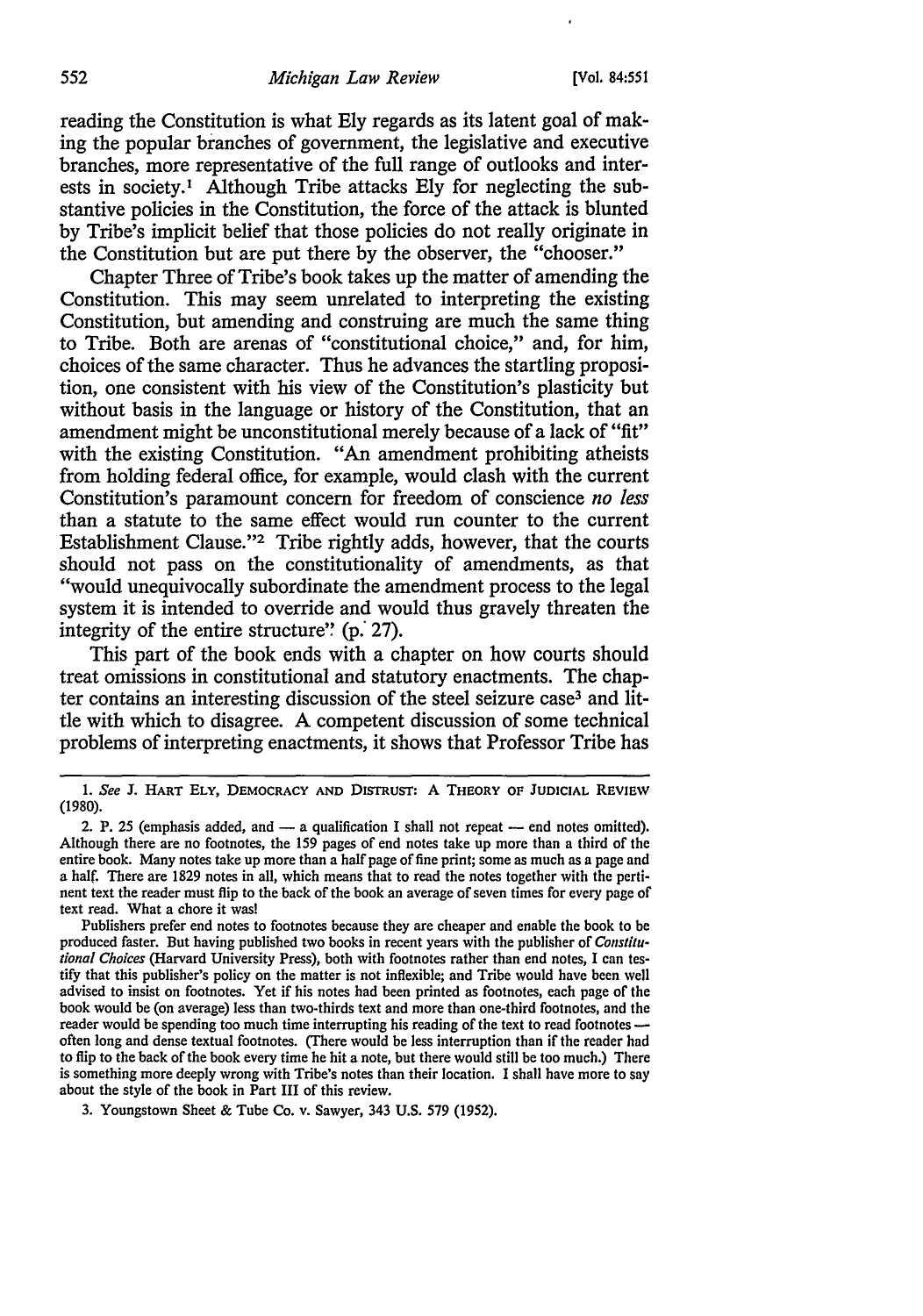lawyerly skills, as his other writings, and his success as a practitioner of constitutional law, also show. The issue, we shall see, is whether such skills are alone enough to fashion a constitutional philosophy. But I find much to agree with in Part I. The problem is that one comes out of Part I and plunges into the consideration of specific doctrines without knowing what Tribe's own approach is to be. The approach of not taking an approach is not illuminating.

Part II addresses various topics in the allocation of powers within the federal government and between that government and state government. Chapter Five (the first chapter in this part) argues the unconstitutionality of legislative proposals to withdraw the Supreme Court's appellate jurisdiction over types of cases offensive to the proponents - such as abortion and school prayer cases. Tribe argues that the proposals he discusses (some of which may have been intended more as attention-getting gestures than as practical proposals) would circumvent the procedure for amendment set forth in the Constitution and violate the provision in article III ordaining a supreme court. Here, as in Tribe's discussion of the justiciability of constitutional amendments, the reader might think himself in the presence of a conventional constitutional analyst who derives modest conclusions from the text and structure of the Constitution. Not so; read on.

Chapters Six and Seven attack two recent decisions of the Supreme Court — the *Marathon*<sup>4</sup> and *Chadha*<sup>5</sup> decisions, the first holding that bankruptcy judges had been given certain powers in violation of article III, the second that the legislative veto violated articles I and II. Tribe makes several good lawyerly points about these decisions, but the points show only that better opinions could have been written in defense of the Court's results; they do not show why Tribe disagrees with the results. But he does, and the reason seems to be that the cases invalidate "political and institutional innovation[s] of the sort that may well be essential to the functioning of an ambitious government" (p. 85). The separation of powers in the Constitution was designed for a much smaller government, not for the welfare state; therefore the Constitution must be read flexibly if it is not to limit the growth of the federal government. Tribe does not pause to consider, however, whether we are better off or worse off with a big federal government not merely a bigger government than we had in 1787, which is inevitable, but the giant government we have today  $-$  though he plainly thinks we are on the whole better off. Nor does he ask whether, if we are better off with a giant government, this might nevertheless be the type of good thing that requires a constitutional amendment to obtain. Tribe appears to believe that every good thing already is in the Consti-

5. Immigration & Naturalization Serv. v. Chadha, 462 U.S. 919 (1983).

<sup>4.</sup> Northern Pipeline Constr. Co. v. Marathon Pipe Line Co., 458 U.S. 50 (1982).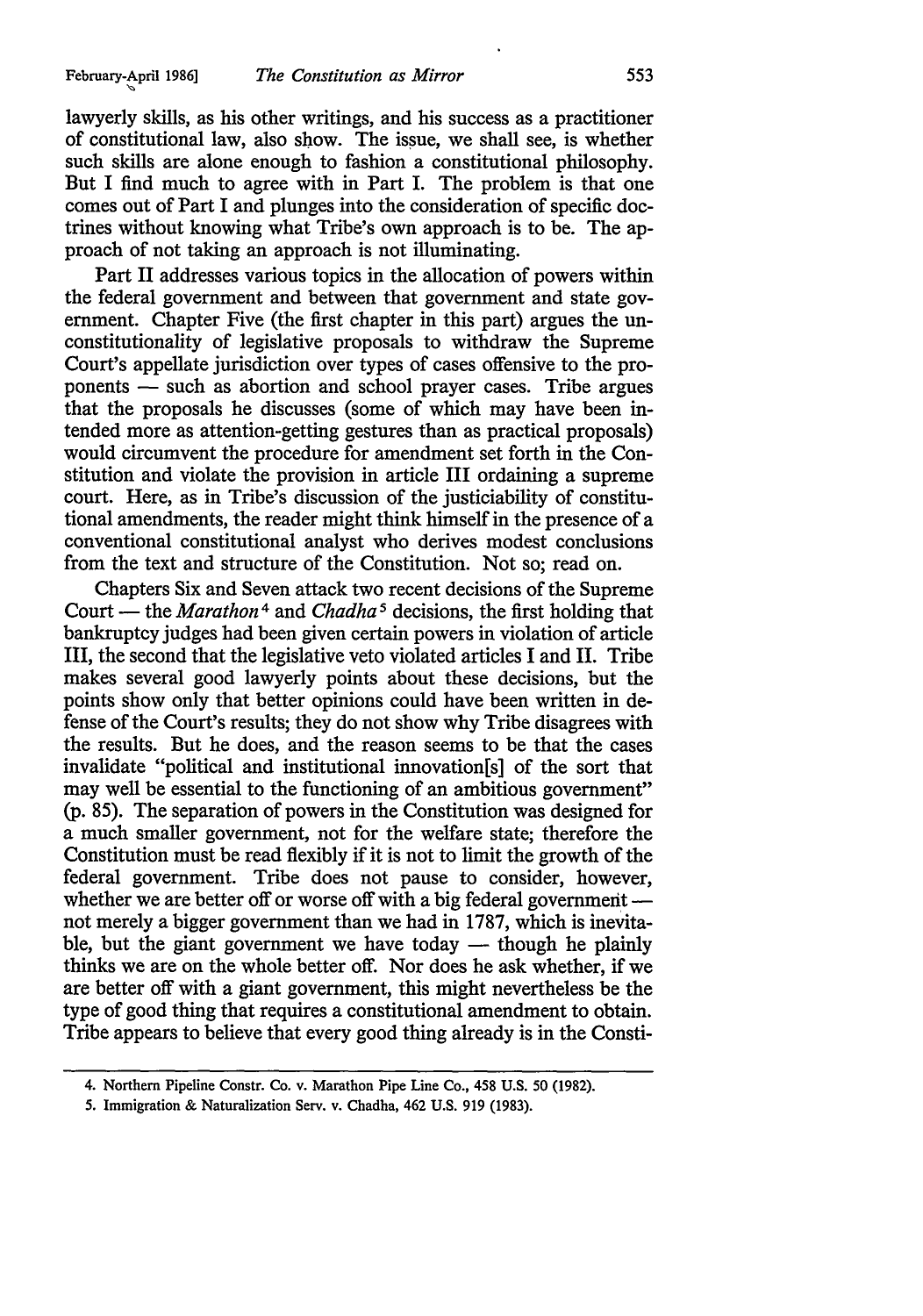tution,<sup>6</sup> which means, can be put there by judges "interpreting" its provisions. But this is assumed rather than argued.

And here we come close to the essential weakness of Tribe's method. He is good at demonstrating logical flaws in judicial opinions, but all that such a demonstration accomplishes is to knock out the opinion; it does not show that the result is wrong. Tribe writes as if showing that a particular decision is badly reasoned establishes that the opposite decision would have been correct.

This is further illustrated in the next chapter (Chapter Eight), where Tribe discusses standing to sue. He casts his discussion in the form of a diatribe against the *Lyons*<sup>7</sup> decision, where the Supreme Court held that the victim of a policeman's "choke hold" lacked standing to seek an injunction against the practice. Tribe contrasts Lyons with *Duke Power*,<sup>8</sup> where (he argues) the Supreme Court brushed aside a more serious problem of standing to sue in order to reach the merits and affirm the constitutionality of the limitations in the Price-Anderson Act on tort damages for nuclear reactor accidents.9 The contrast between these decisions typifies for Tribe the dishonesty and class bias of today's Supreme Court, which Tribe thinks uses the doctrine of standing opportunistically, on the one hand to deny a legal remedy to a poor black man brutalized by the police and on the other hand to uphold a subsidy for big business. The contrast is overdrawn. Lyons had a remedy: damages. So would any other chokehold victim. The question was whether Lyons could also get an injunction, though it would be of very little benefit to him as he was unlikely to be subjected to a chokehold again. The denial of an injunction could have been upheld on the basis of standard principles of equitable relief, without reference to the constitutional doctrine of standing.

In any event, the cases that Tribe has chosen to discuss are not representative of the Supreme Court's recent decisions on standing. <sup>10</sup>

10. To correct the balance, see Secretary of State of Md. v. Joseph H. Munson Co., 467 U.S. 947, 954-59 (1984); Pacific Gas & Elec. Co. v. State Energy Resources Conservation & Dev. Commn., 461 U.S. 190, 199-203 (1983); Havens Realty Corp. v. Coleman, 455 U.S. 363 (1982); Hodel v. Virginia Surface Mining & Reclamation Assn., 452 U.S. 264, 297 (1981); Zablocki v. Redhail, 434 U.S. 374, 380 n.6 (1978); Nyquist v. Mauclet, 432 U.S. 1, 6 n.7 (1977); Village of Arlington Heights v. Metropolitan Rous. Dev. Corp., 429 U.S. 252, 260-64 (1977). *Havens,* involving the standing of black "testers" to complain about racial discrimination even though they weren't in the market for housing, and *Village of Arlington Heights,* involving a challenge to a

<sup>6.</sup> Henry P. Monaghan effectively criticizes this position in Our Perfect Constitution, 56 N.Y.U. L. REV. 353 (1981), as conflating politics and constitutional law.

<sup>1:</sup> City of Los Angeles v. Lyons, 461 U.S. 95 (1983).

<sup>8.</sup> Duke Power Co. v. Carolina Envtl. Study Group, Inc., 438 U.S. 59 (1978).

<sup>9.</sup> Tribe is not alone in the view that *Duke Power* presented a serious problem of standing. *See* G. ROBINSON, E. GELLHORN & H. BRUFF, THE ADMINISTRATIVE PROCESS 229 (2d ed. 1980), which contrasts the upholding of standing in that case with the denial of standing in two cases where low income persons or their representatives were the plaintiffs: Warth v. Seldin, 422 U.S. 490 (1975), and Simon v. Eastern Ky. Welfare Rights Org., 426 U.S. 26 (1976).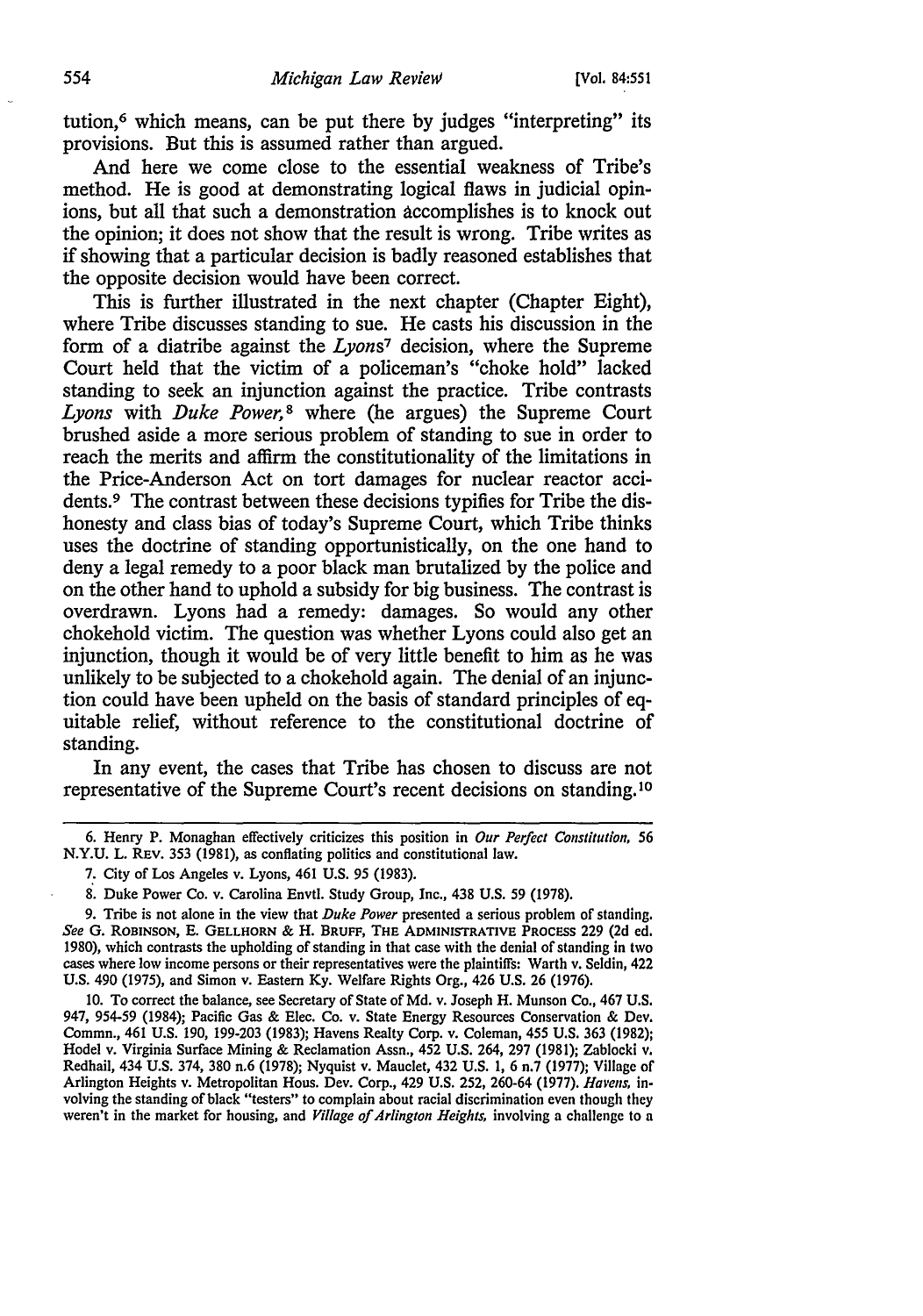And while making clear that he thinks the requirement of standing should be relaxed, Tribe does not explain why it should be relaxed, whether this can properly be done without amending article III, how far he would go in relaxing the requirement, or what the impact on the workload of the federal courts would be of a minimal standing doctrine, consistently applied. So again he scores lawyer's points but does not lay a foundation for his own position.

As a critic, Tribe is open to several criticisms besides bias in the selection of cases to discuss. He criticizes only decisions he deems conservative. For example, a decision cutting back slightly on the minimalist doctrine of standing is criticized, but the decisions that created that doctrine in the first place are not. It seems that if a decision is politically "correct," Tribe will forgive its technical shortcomings.

Furthermore, the majority opinions of the Supreme Court are such large targets for technical criticisms that the sense of decency that restrains a sportsman from shooting fish in a barrel should restrain the critic from attacking the Court as fiercely as Tribe does. To secure a majority, a Justice must persuade four other Justices to join his opinion. To do that he may have to make compromises that reduce the opinion's intellectual integrity. The alternative is to condemn the bar and the lower courts to the frustrating labor of trying to extract a majority position from the intersection of a plurality opinion with a concurring opinion(s). The Justice who opts for compromise and consensus should ordinarily be forgiven the unavoidable intellectual untidiness of the opinion. A more important point  $-$  for my impression is that relatively few majority opinions in the Supreme Court are in fact the product of hard-fought compromise, that the spirit of compromise is not strong in the modern Court  $-$  the Court has so vast a jurisdiction that no Justice can hope to have the same knowledge of particular fields of law as a professor specializing in one or two fields has. A judicial opinion should not read like, and should not be read like, a law review article.

The next chapter of Tribe's book, Chapter Nine, deals with federalism, but turns out to be narrowly focused on a few decisions, mainly *National League of Cities v. Usery* <sup>11</sup>(which held that the federal minimum wage law could not constitutionally be applied to state government employees), and the cases following it. On the purposes and proper dimensions of federalism Tribe has little to say, but given his enthusiasm for centralized government I was surprised to find even qualified approval of the doctrine of *National League of Cities,* whose

11. 426 U.S. 833 (1976).

zoning ordinance as being racially exclusionary, are particularly good counterexamples to Tribe's picture of a Supreme Court determined to manipulate the doctrine of standing to produce politically conservative outcomes.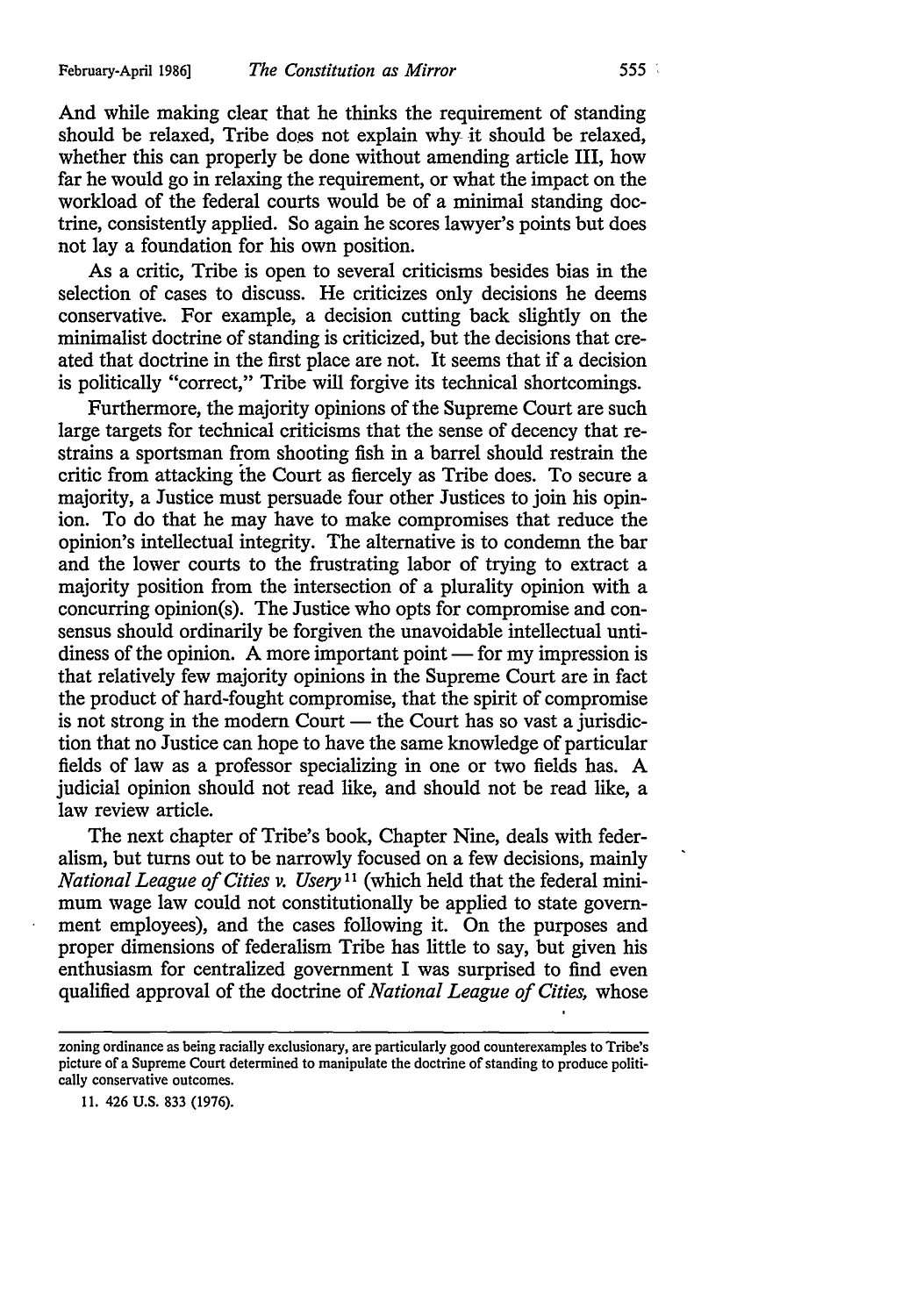overruling12 coincided with the publication of the book. The form of the doctrine that he approves (or should I say, approved) is, however, extremely narrow:

It may be virtually impossible to halt the erosion of state sovereignty caused by preemptive federal legislation, because the Supremacy Clause is essential to our federal system of government; national cohesion and national policy coherence demand it. But we surely can avoid insulting the states by ordering them about like so many federal bureaucratic lackeys when the federal constitutional rights of individuals are not at stake. [p. 131]

So it comes down to avoiding "condescension" (id.), which isn't much; and given Tribe's broad conception of "the federal constitutional rights of individuals" (of which more shortly), the qualification in the subordinate clause ("when the constitutional rights of individuals are not at stake") overwhelms the assertion in the main clause.

This chapter also criticizes  $-$  and cogently, too  $-$  the Supreme  $\cdot$ Court's decisions applying the Sherman Act to local but not state government. Tribe argues that the internal allocation of state powers is no business of the federal government "when the federal constitutional rights of individuals are not at stake"  $-$  a vital qualification, as we shall see. In this area, too, the rapid evolution of legal doctrine is overtaking Tribe's discussion.13

The last two chapters in Part II deal with highly specialized problems, growing out of Tribe's extensive consulting practice, in the application of constitutional doctrine to regional banking pacts and the issuance of bonds by American overseas possessions, respectively. Limitations of space move me to skip them14 and come directly to Part III, "The Structure of Substantive Rights." Here Tribe puts forth a very expansive conception of civil rights and civil liberties.<sup>15</sup> He thinks that as interpreted by the Supreme Court the Constitution is too protective of the status quo. He regrets for example that the Court has interpreted the just compensation clause of the fifth amendment to protect only conventional property interests and not the "new prop- $\text{erty}$ "  $\rightarrow$  such things as jobs and welfare benefits  $\rightarrow$  that are so important to ordinary people and the poor. In Chapter Thirteen, Tribe points out that while freedom of speech has been interpreted to protect the interests of people who have the money to buy advertising  $-$  and

<sup>12.</sup> *See* Garcia v. San Antonio Metropolitan Transit Auth., 105 S. Ct. 1005 (1985).

<sup>13.</sup> *See* Town of Hallie v. City of Eau Claire, 105 S. Ct. 1713 (1985).

<sup>14.</sup> Except to note that again events have overtaken Tribe's discussion: Northeast Bancorp, Inc. v. Board of Governors of Fed. Reserve Sys., 105 S. Ct. 2545 (1985), though not inconsistent with Tribe's analysis of regional banking pacts (he argued and won the case), makes the analysis somewhat academic. Tribe's book is perhaps too topical; it is obsolescing rapidly.

<sup>15.</sup> A surprising omission from Tribe's discussion of civil liberties, however, is criminal pro· cedure, a matter on which Tribe feels strongly but which he does not discuss except for passing references in his discussion of the *Lyons* decision, and a long and rather angry end note to the preface. *Seep.* 271 n.l.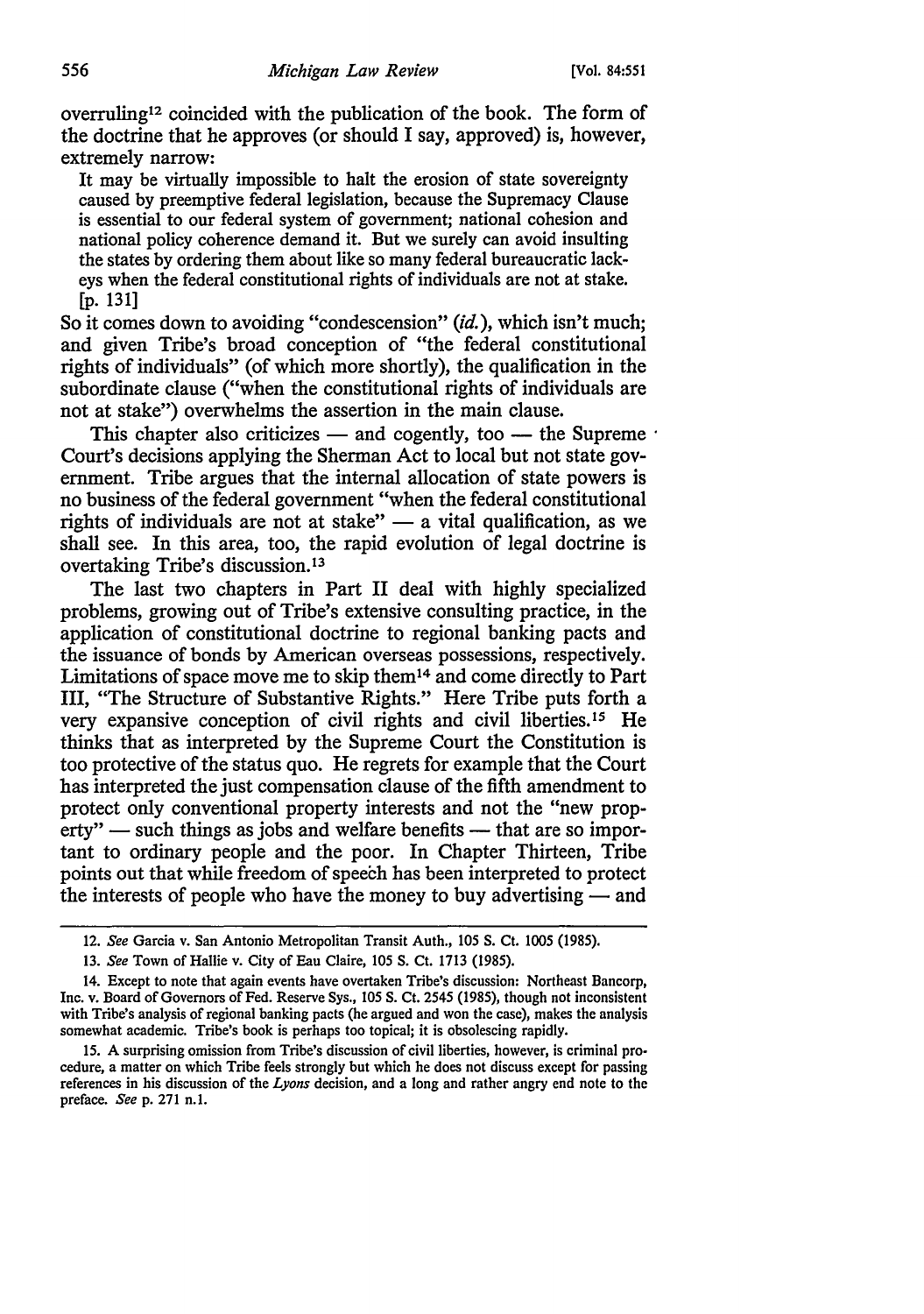thus limits on campaign spending by individuals on their own behalf have been struck down  $\frac{1}{x}$  it has not been interpreted to protect the interests of those who cannot afford to put postage stamps on their campaign literature yet have been denied the right to deposit that literature (unstamped) in home letter boxes. Others who substitute personal time for money in the communication of ideas - labor picketers carrying placards — receive less protection than large corporations, which can take out full page ads to propagate their views. As with the just compensation clause, Tribe's answer to the law's tilt toward the status quo is not to curtail the rights of the wealthy and the established but to enlarge the rights of the poor and the marginal. That there might be a collision, since one person's right is another's duty, is not mentioned.

One form of the status quo that particularly distresses Professor Tribe is that caused by the physical differences between men and women. The fact that women get pregnant and men don't, a fact that underlies a variety of traditional laws and practices, is not for Tribe a legitimate basis for treating men and women differently. Tribe believes that the Constitution should be interpreted to offset such burdens as nature has imposed on women but not on men, even though in another sense, not considered by Tribe, this would mean treating men and women differently. If women are biologically vulnerable to particular workplace hazards, this would not for Tribe justify a law forbidding them to be employed where they are exposed to the hazard; rather, it would mean that they are constitutionally entitled to more protection than men. The excessively brief chapter in which this position is argued, Chapter Fifteen, is revealingly entitled, "Reorienting the Mirror of Justice: Gender, Economics, and the Illusion of the 'Natural.'"

The implicit theme of Part III is that the Constitution has (more precisely, can be given), as a principal goal, compensating for inequalities in wealth and power, however caused. Thus does Tribe, although opposed to overarching themes of constitutional interpretation, back into such a theme. As a redistributivist Tribe is led to endorse the constitutionality of affirmative action (reverse discrimination). But he does so with a caveat: he admires Justice Powell's opinion in the *Bakke* case,<sup>16</sup> rejecting rigid quotas, which in Tribe's view are impolitic and also insufficiently sensitive to people as individuals rather than as members of racial and other minority groups. Here and in Tribe's convoluted discussion of the freedom of speech of Nazis (pp. 219-20) one senses a slight unease with certain aspects of modem liberal thought. This chapter also endorses the suggestion that the propriety of affirmative action should depend, in part anyway, on the level of government that decrees it; the lower, the more suspect. So much for

<sup>16.</sup> Regents of the Univ. of Cal. v. Bakke, 438 U.S. 265, 289 (1978).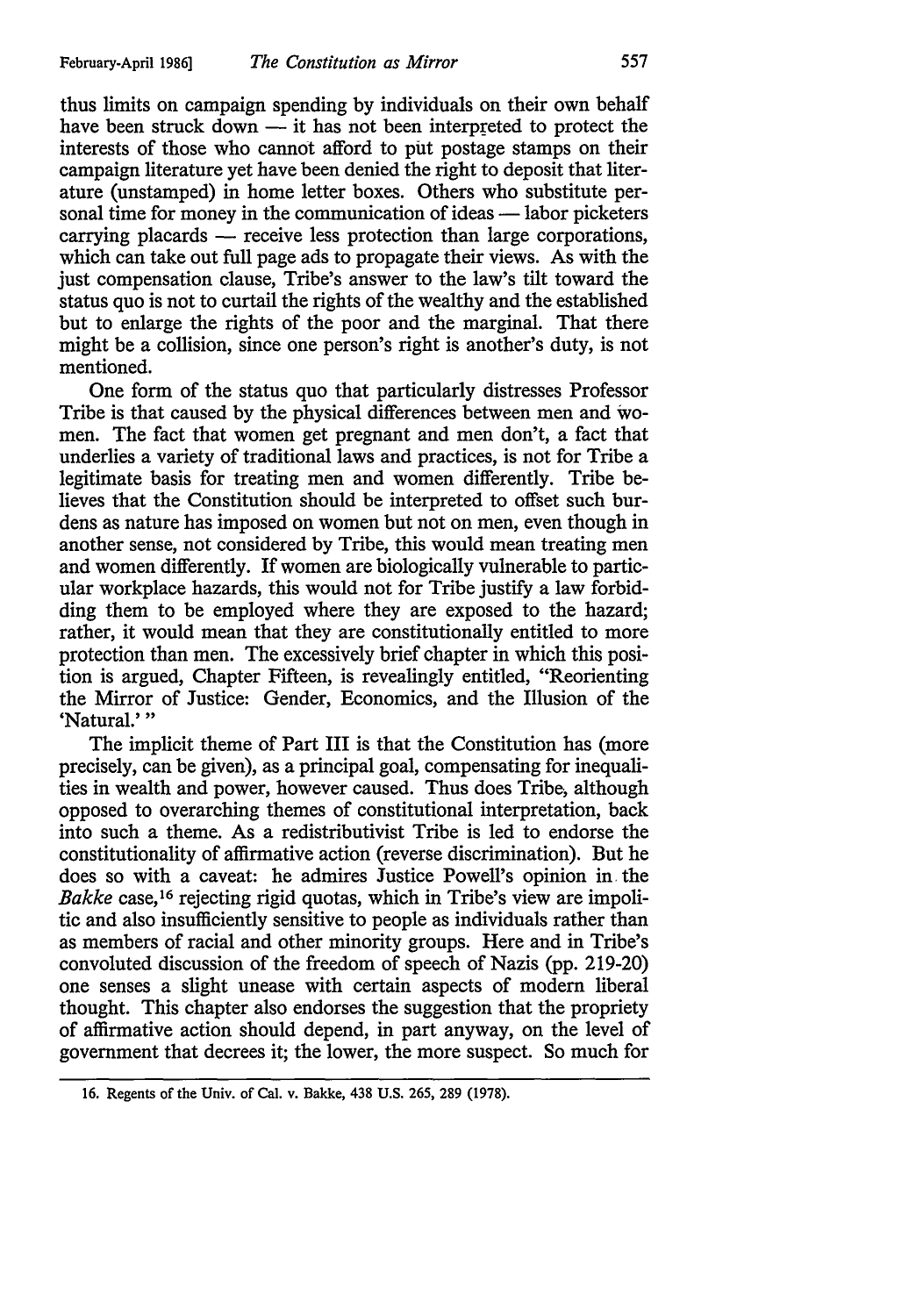the principle that the internal allocation of functions in state government is not of federal constitutional concern.

The last chapter of Part III challenges the fundamental distinction in constitutional law between the public and private spheres. In general the Constitution is a charter of negative liberties. It requires government to leave people alone in certain respects but does not tell it to provide services, correct private wrongs, or bring about a more just distribution of the world's goods. The due process and equal protection clauses of the fourteenth amendment, for example, limit only "state action," not private action. Tribe will not abide the distinction; it seems to him to ignore "the state's complicity in" "the patterns of social and economic domination that permeate and in part define our society" (p. 265). This is strong language. Consider its application to the *Irvis* case, 17 where the Supreme Court held that the equal protection clause did not forbid a private club to discriminate against black people, merely because the state had given the club a license to sell liquor. Tribe thinks that the plaintiff should have sued the liquor control board rather than the club, so that "he could have directly charged the board members with suborning racism and aggravating its impact. by handing out the privilege of a scarce liquor license without regard to the licensee's racist practices" (p. 255). If licensing the sale of liquor, as distinct from allowing liquor to be sold without a license, increased the likelihood of racial discrimination by private clubs, Tribe would have a point. Maybe some types of regulation do increase the likelihood of discrimination, and maybe the idea of state action could be enlarged to embrace discrimination by firms so regulated.<sup>18</sup> But Tribe makes no argument along these lines. 19 His position seems to be that state agencies that have the power to combat racial discrimination by private persons should not be allowed to take a neutral stance. They must use their power to forbid those persons to discriminate; the Constitution imposes an overriding duty on all public officials with an axe to wield it in such a way as will advance egalitarian ideals. The *reductio ad absurdum* of this view is that a minister or rabbi unwilling to perform mixed marriages should not be licensed to perform any marriages. \_

If one combines Tribe's view that the Constitution requires government to eliminate natural inequalities with his assault on the "publicprivate" distinction, one has a recipe for rampant judicial activism. Yet how far he would actually push the logic of his position is unclear. The chapter on state action is the least coherent in the book. To the

<sup>17.</sup> Moose Lodge No. 107 v. lrvis, 407 U.S. 163 (1972).

<sup>18.</sup> *See* R. POSNER, THE EcONOMICS OF JUSTICE 355-58 (1981).

<sup>19.</sup> In his treatise on constitutional law he suggests that Irvis might have found it easier to obtain liquor in nondiscriminatory surroundings ifliquor were unlicensed. *See* L. TRIBE, AMER· ICAN CONSTITUTIONAL LAW 1173 (1978). No basis for this suggestion is offered.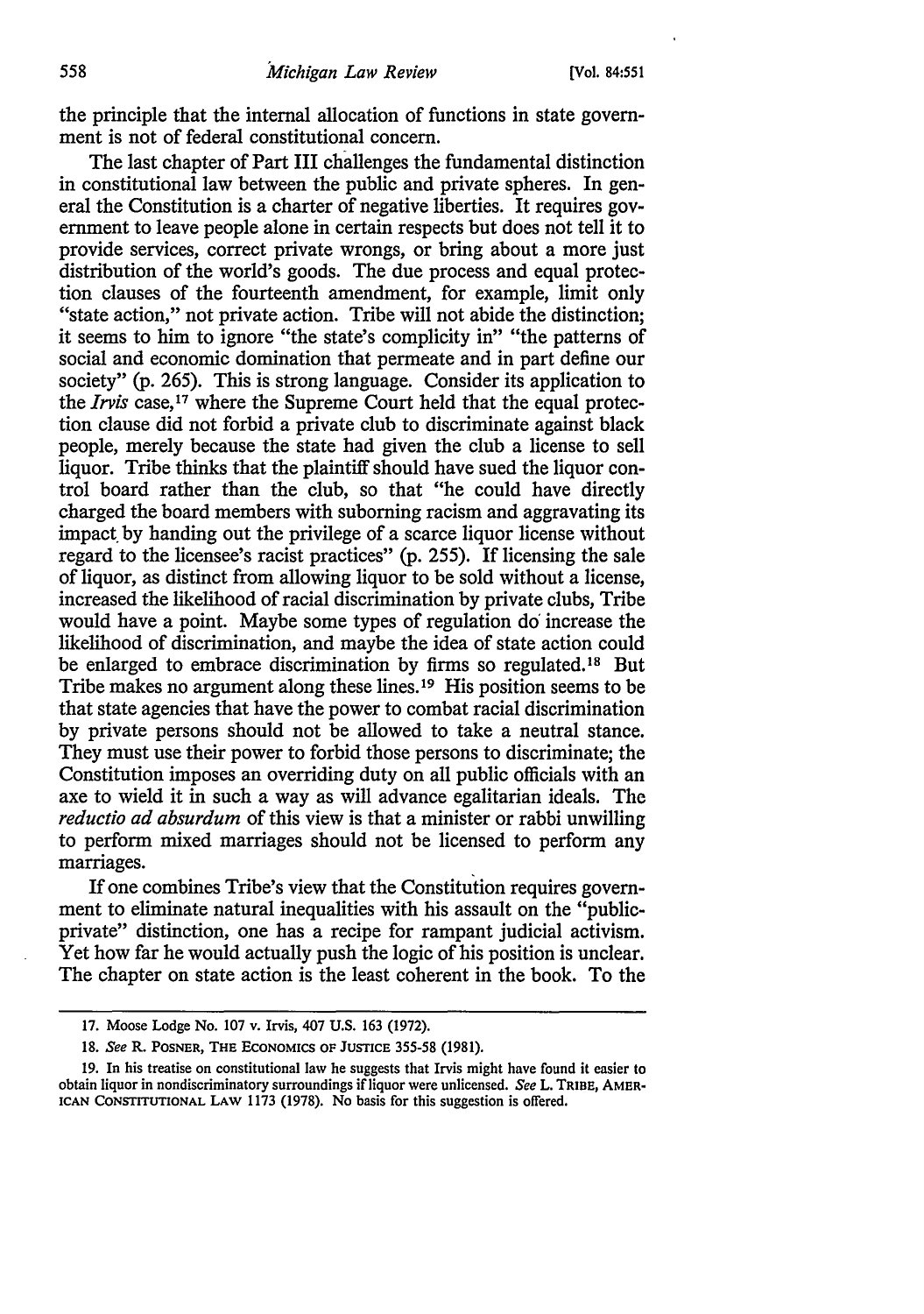radical notion that private prejudice is typically a product of state action ("complicity") — that there is little or no bigotry in the state of nature — Tribe juxtaposes an imaginatively limited reading of *Shelley v. Kraemer,* 20 where the Supreme Court held that a state's judicial enforcement of racially restrictive covenants violated the equal protection clause. Tribe says that the state refused to enforce most restrictive covenants, deeming them impermissible restraints on alienation; the decision to enforce racial covenants was thus a decision to use state power to promote racial segregation. Since the state was Missouri and the time the 1940s, this is a realistic analysis. But in the name of "complicity," Tribe apparently is willing to find unconstitutional state involvement in private discrimination where (as in *Irvis)*  others would find a policy neutral in purpose and effect: a policy not adopted in order to promote discrimination and unlikely to make it greater than it otherwise would be.

### II

In developing a rationale *for.Shelley v. Kraemer,* and in his criticisms of specific cases, not all of which I have mentioned,<sup>21</sup> Tribe's book makes a worthwhile contribution to the literature of constitutional law. But the book aspires to be more than a series of individual case readings. The fulsome senatorial encomia that decorate the dust jacket are not likely to have been bestowed as compliments for Professor Tribe's legal analytic powers or individual case readings, but are more likely to reflect his political slant. In his view (one widely shared by constitutional scholars at all points of the political compass) every good thing can be found somewhere in the Constitution; and most of the good things happen also to be advocated by politicians supported by Tribe. As Tribe conceives constitutional "interpretation," the Constitution is flexible enough to embrace  $-$  to command  $-$  a partisan political position. The most important question about his book is whether this view is tenable.

I think not; and in fact the view is barely defended, in the book or anywhere else, which is a clue to its indefensibility. The book is overwhelmingly negative. It attacks; it does not defend. We learn what are not legitimate sources of constitutional meaning. Text is not. *Constitutional Choices* contains few quotations from the Constitution, an omission that obscures the distance between the actual words of the document and the meaning Tribe would impress on it. History,

<sup>20. 334</sup> U.S. 1 (1948). This reading is foreshadowed in Tribe's treatise. *See* L. TRIBE, *supra*  note 19, at 1023. This is true of some other discussions in *Constitutional Choices* - compare for example the discussion of the steel seizure case in *American Constitutional Law* at 181-82 with the discussion of the same case in *Constitutional Choices* at 32-33. For the most part, however, *Constitutional Choices* is not a rehash of the earlier book.

<sup>21.</sup> There is a particularly good discussion of FERC v. Mississippi, 456 U.S. 742 (1982). See pp. 125-32.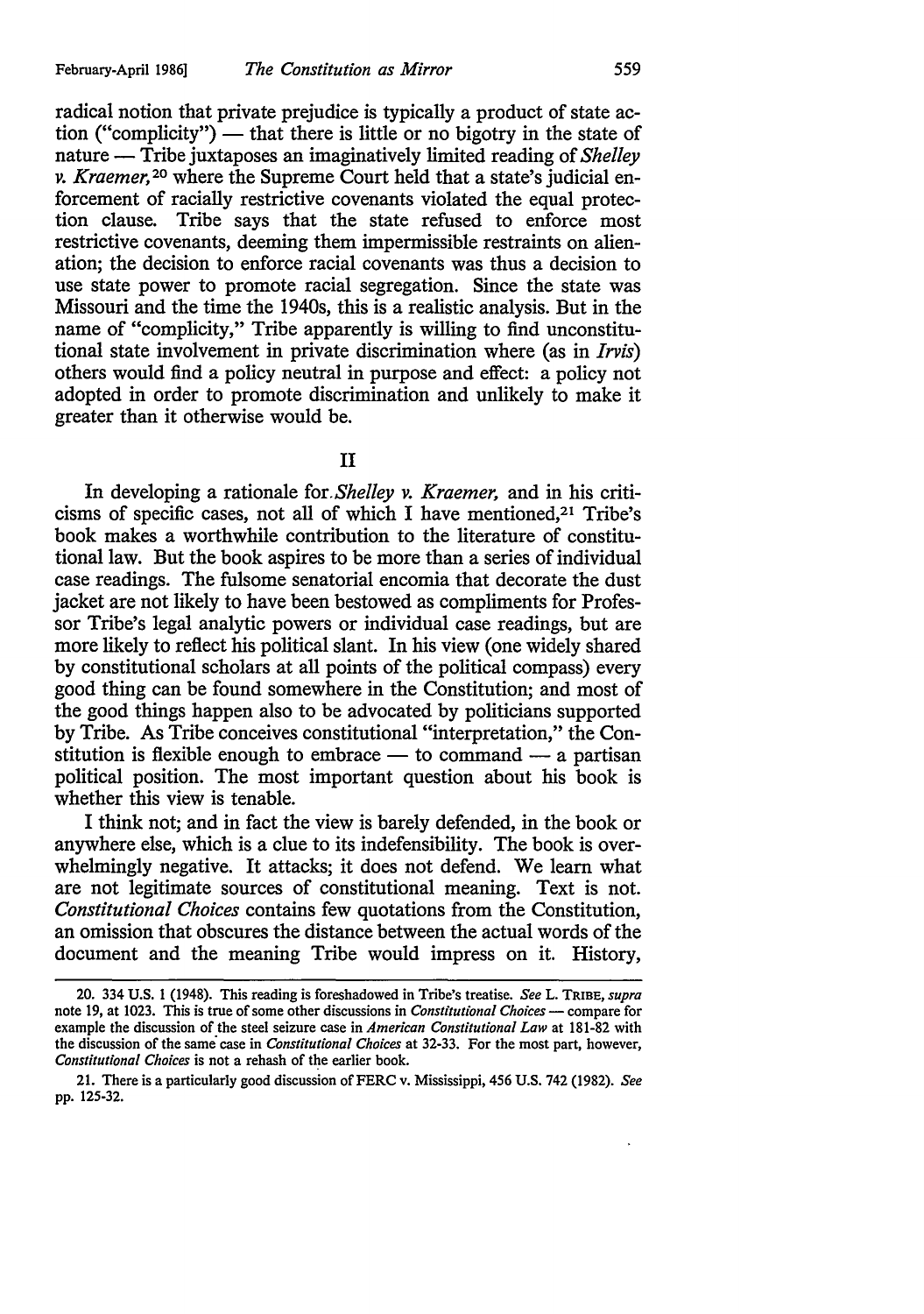whether in the broad or the narrow ("legislative history") sense, is not a proper source of constitutional meaning either, for Tribe. He has virtually nothing to say about history; history might have begun in the year of Earl Warren's appointment as Chief Justice (the implicit view of many law students). Therefore the values and intentions of the framers of the Constitution and its amendments are not significant sources of constitutional meaning for Tribe. Precedents mean little to him, too, unless they come from or anticipate the era of expansive constitutional interpretations that crested between the replacement of Felix Frankfurter by Arthur Goldberg on the Supreme Court in 1962 and the appointment of Warren Burger in 1969. Any deviation from the "line" laid down in this era, the heyday of the "Warren Court," Tribe deprecates; the line itself he swallows along with hook and sinker.

Tribe is also against "formalism," the idea that legal outcomes can be derived by logical deduction from premises external to the judge's own values and experience. He considers it a technique for concealing the true grounds of decision in difficult cases. He is also, as we have seen, against all overarching schemes of constitutional interpretation. And he is against "technocratic" reasoning,<sup>22</sup> typified by the cost-benefit approach of the economic analysts of law but apparently encompassing all instrumental reasoning. Thus he disagrees that the goal of legal procedure should be to minimize the sum of the error costs and avoidance-of-error costs of applying legal sanctions, or even that accuracy should be the overriding goal. He writes, "procedural *fairness*  reflects the intrinsic value of assuring *fair* treatment as an individual and not simply the instrumental value of assuring correct outcomes" (p. 227; emphasis added). In other words, fairness means being fair. This is not quite so empty a view as it sounds; if it were, we would approve of lynching, provided it was clear that the victim of the lynching would have been convicted and executed if spared for trial, and we don't approve of it. But whether there is as much to the view as Tribe thinks may be doubted; I shall come back to this point.

There are things that are appealing in Tribe's litany of negations. Distinguished Supreme Court Justices as otherwise different as John Marshall and Oliver Wendell Holmes have also believed that the Constitution should, in many of its provisions anyway, be interpreted flexibly, as a document  $-$  with the amendments, really a series of documents - intended to be adaptable to an unforeseeable future. This view limits (but does not eliminate) the role of text, history, and

<sup>22.</sup> But not consistently against it. *See* p. 147 ("Only when the costs may be externalized, and the benefits internalized, does the Commerce Clause clearly disapprove of self-interested moves on the part of a state.") Incidentally, the dust jacket and preface describe the book as an attack on cost-benefit thinking, *see* p. viii, but in fact this theme rarely appears. *But see* p. 271 n.l.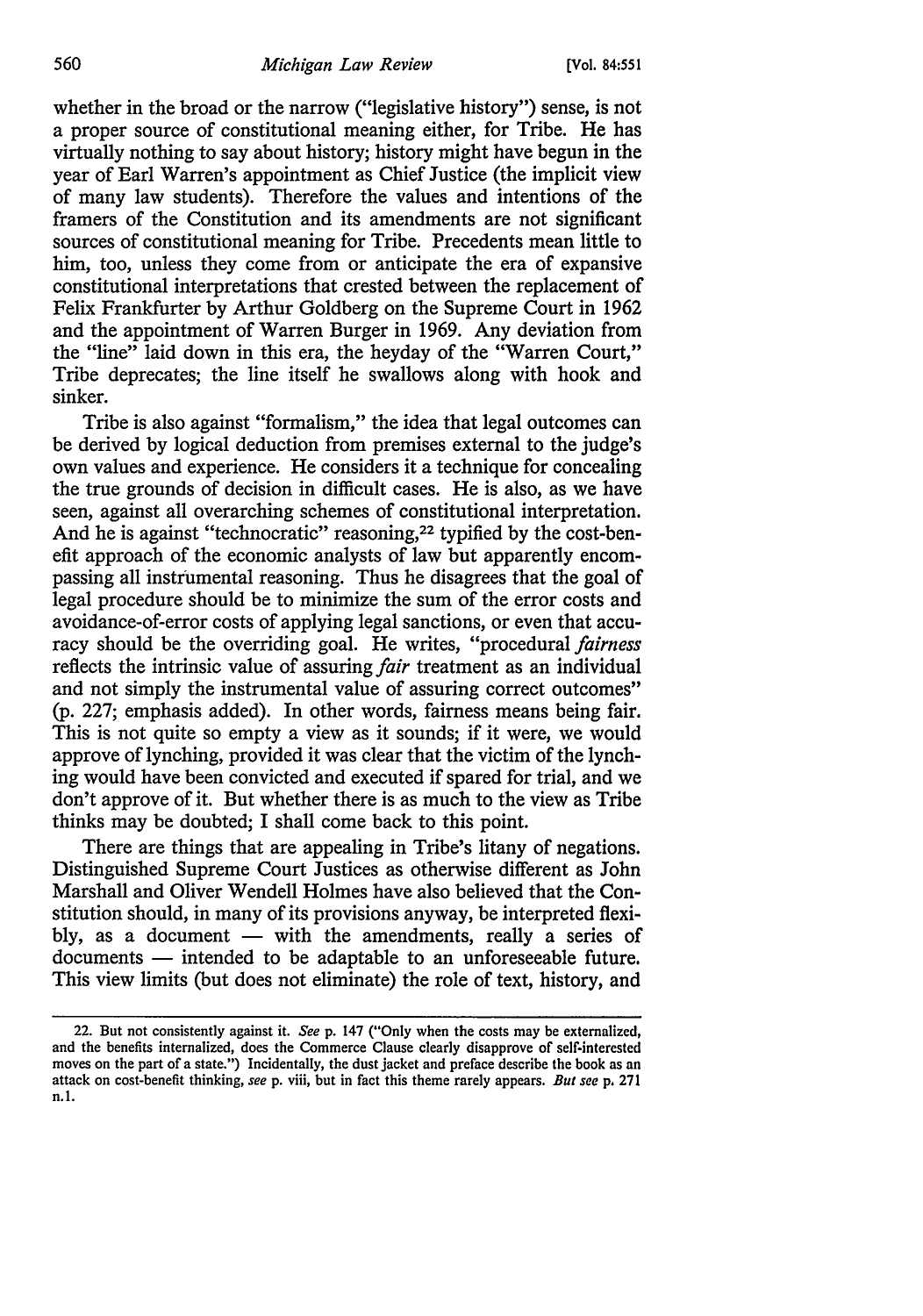precedent, and makes formalism an unworkable judicial philosophy.23 I even agree with Professor Tribe that the Constitution is not a general mandate for economic efficiency, though many of its provisions can be illuminated by economic analysis  $-$  among them the commerce clause, where, it seems to me, Tribe gets into trouble by refusing to think economically. I shall give just. one example. The judge-made "market participant" doctrine allows a state engaged in market activities, such as selling cement from a state-owned cement plant, to impose restrictions on itself that would violate the commerce clause if imposed on private sellers. Tribe defends this result by reference to the distinction between *"creating* commerce that would otherwise not exist" and "merely *intruding* into a previously existing private market" (p. 146; emphasis in original  $-$  as a matter of fact twenty-four words on this page are italicized for emphasis). But before the state had a cement plant, there was a market for cement; otherwise the state would not have built or acquired the plant. By owning such a plant, the state reduces the private supply of cement; it substitutes a public for a private market participant. The restrictions it imposes on itself (e.g., refusing to buy inputs from out of state) are therefore equivalent to restrictions imposed on the same amount of private supply by a state that does not participate in the market.

Having stripped away the usual aids to constitutional interpretation, and lacking a taste for political philosophy, Tribe is left with a set of unexamined political premises to guide the formation of constitutional doctrine. They are not only unexamined; despite Tribe's contempt for judges who (he believes) conceal their class bias and conservative politics behind a formalist facade, the political character of his own premises is not acknowledged. He deflects the reader's attention from this omission by making the Supreme Court's decisions of the 1960s the baseline for normative judgments (without explaining why) and then criticizing later decisions as reactionary deviations.<sup>24</sup> He criticizes them as illogical and not just politically repulsive deviations, but that angle of attack, as I have suggested, is superficial; to show that a decision is poorly reasoned does not establish that the opposite decision would be correct. Many of the decisions he admires

24. A good example is his use, in Chapter Eight, of Flast v. Cohen, 392 U.S. 83 (1968), as the baseline for attacking recent decisions on standing to sue. Had Tribe used as his baseline Frothingham v. Mellon, 262 U.S. 447 (1923), which announced the approach to standing that was repudiated in *Flast* over a forceful dissent by Justice Harlan, many of those recent decisions though, admittedly, not *Duke Power* — would not seem deviant. See notes 9-10 *supra*.

<sup>23.</sup> Unless (perhaps) a majority of Supreme Court Justices happen to come from identical backgrounds, both personal and professional. If so, their shared values might provide an adequate set of common premises from which to deduce the outcomes in otherwise indeterminate cases, and the reign of logic would be preserved. Simpson, *The Common Law and Legal Theory*, in OXFORD EsSAYS IN JURISPRUDENCE 77, 95 (2d ser. A.W.B. Simpson ed. 1973), makes a similar argument in discussing the cohesiveness of the English common law. But like other American judges, Supreme Court Justices come from diverse personal and professional backgrounds.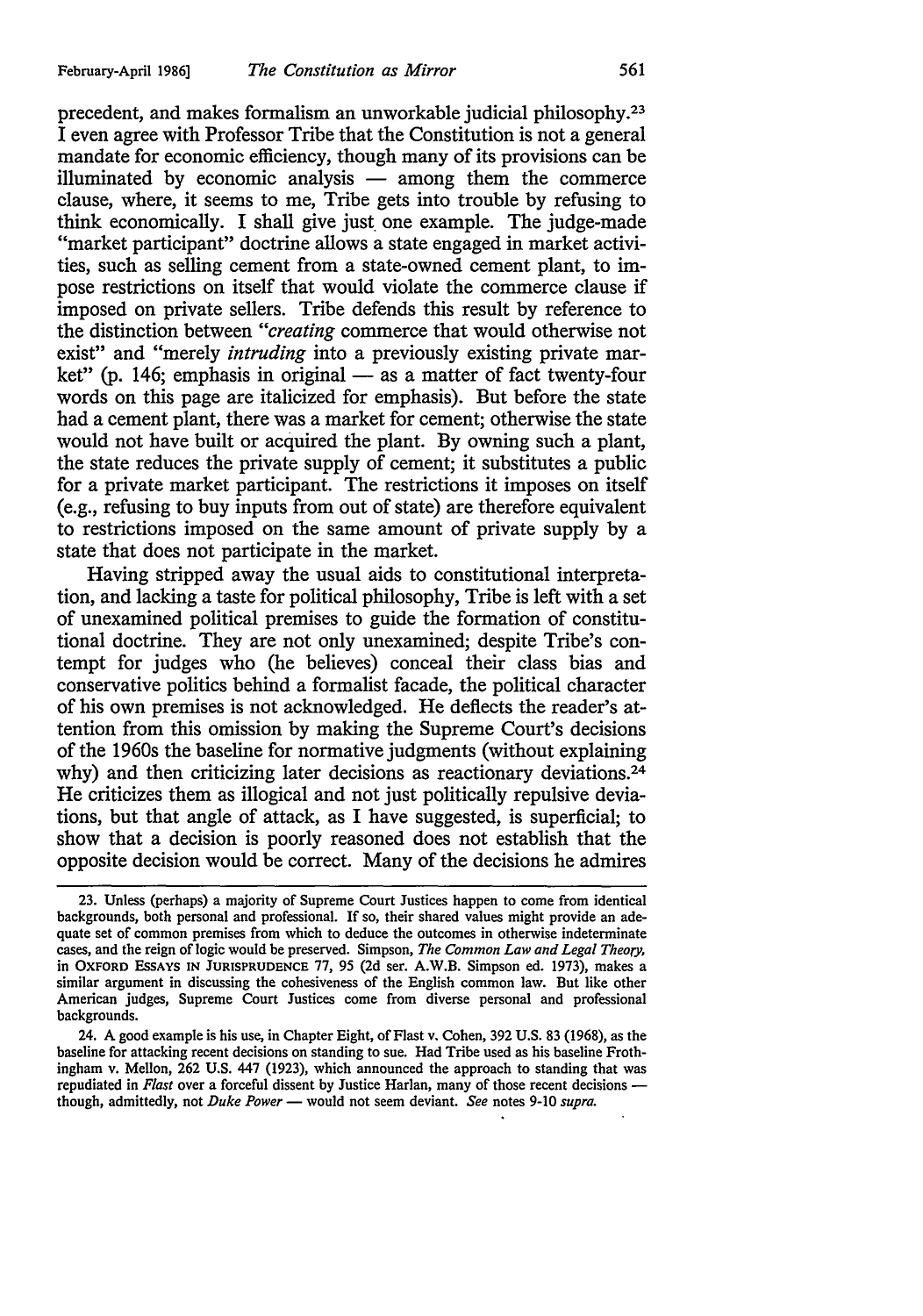were poorly reasoned too. At bottom Tribe is expressing disagreement with the politics of the current Supreme Court — and distorting those politics. If Tribe had taken as his baseline the Supreme Court of the 1940s or 1950s — both periods in which the Court's average quality was as high as at any time since  $-$  he would have to regard both the Earl Warren and the Warren Burger eras as "liberal" deviations. To think the contemporary Supreme Court a "reactionary" court is to betray a lack of perspective, as well as to ignore much scholarship to the contrary.25

Tribe might answer that the difference between the Warren and Burger eras that he perceives is not a difference in political orientation in a narrow partisan sense but a difference in fundamental values. The Warren Court (Tribe might say) wanted to create a freer, more equal society; the Burger Court wants to preserve social arrangements that are unjust, unfree, and unequal. If this were the choice, it would be an easy one to make. But in adumbrating his "vision of what this country is about" (p. 357 n.246), Tribe forgets that he is taking sides on burning issues, rather than uttering truisms. Diametrically opposed to the "liberal" ideology espoused by Tribe is an equally articulate "conservative" ideology with as good a philosophical pedigree as the "liberal"26 and a better historical one from a constitutional standpoint because it is more in keeping with the values of 1787, 1789, and 1868. The adherents to this ideology would (improperly in my view) reorient constitutional law to make it a mandate for economic liberty and a nemesis of the welfare state.27 Preoccupied with the modest retrenchments of the Burger Court  $-$  ignoring its bold initiatives in abortion, free speech, and other areas — Tribe overlooks the greater potential menace to all he holds dear in constitutional analysis that comes from a point of the political compass far to the right of the current Supreme Court, and that derives legitimacy from a position, such as Tribe's, which empties the Constitution of meaning.

Tribe's neglect of all but a narrow segment of political and social thinking on the issues that he discusses undermines his book at many points. For example, his position that due process (in the sense of notice and an opportunity for a hearing) is an unqualified good to be pursued without regard to costs is made unpersuasive by his refusal to consider the extensive literature, most of it neither economic nor con-

<sup>25.</sup> *See, e.g.,* THE BURGER COURT: THE COUNTER-REVOLUTION THAT WASN'T (Blasi ed. 1983); Gunther, *Reflections on the Burger Court,* STAN. LAW., Spring 1985, at *5.* 

<sup>26.</sup> *See, e.g.,* R. NOZICK, ANARCHY, STATE, AND UTOPIA (1974).

<sup>27.</sup> *See, e.g.,* R. EPSTEIN, TAKINGS: PRIVATE PROPERTY AND THE POWER OF EMINENT DOMAIN (1985); B. SIEGAN, ECONOMIC LIBERTIES AND THE CONSTITUTION (1980); Conant, *Antimonopo/y Tradition Under the Ninth and Fourteenth Amendments:* Slaughter-House Cases *Re-Examined,* 31 EMORY L.J. 785 (1982); Epstein, *Toward a Revitalization of the Contract Clause,* 51 U. CHI. L. REV. 703 (1984); *Economic Liberties and the Judiciary,* 4 CATO J., 661 (1985). There are ns well a variety of other conservative positions, none of which Tribe discusses. I mention only the most dramatic contrast to his position.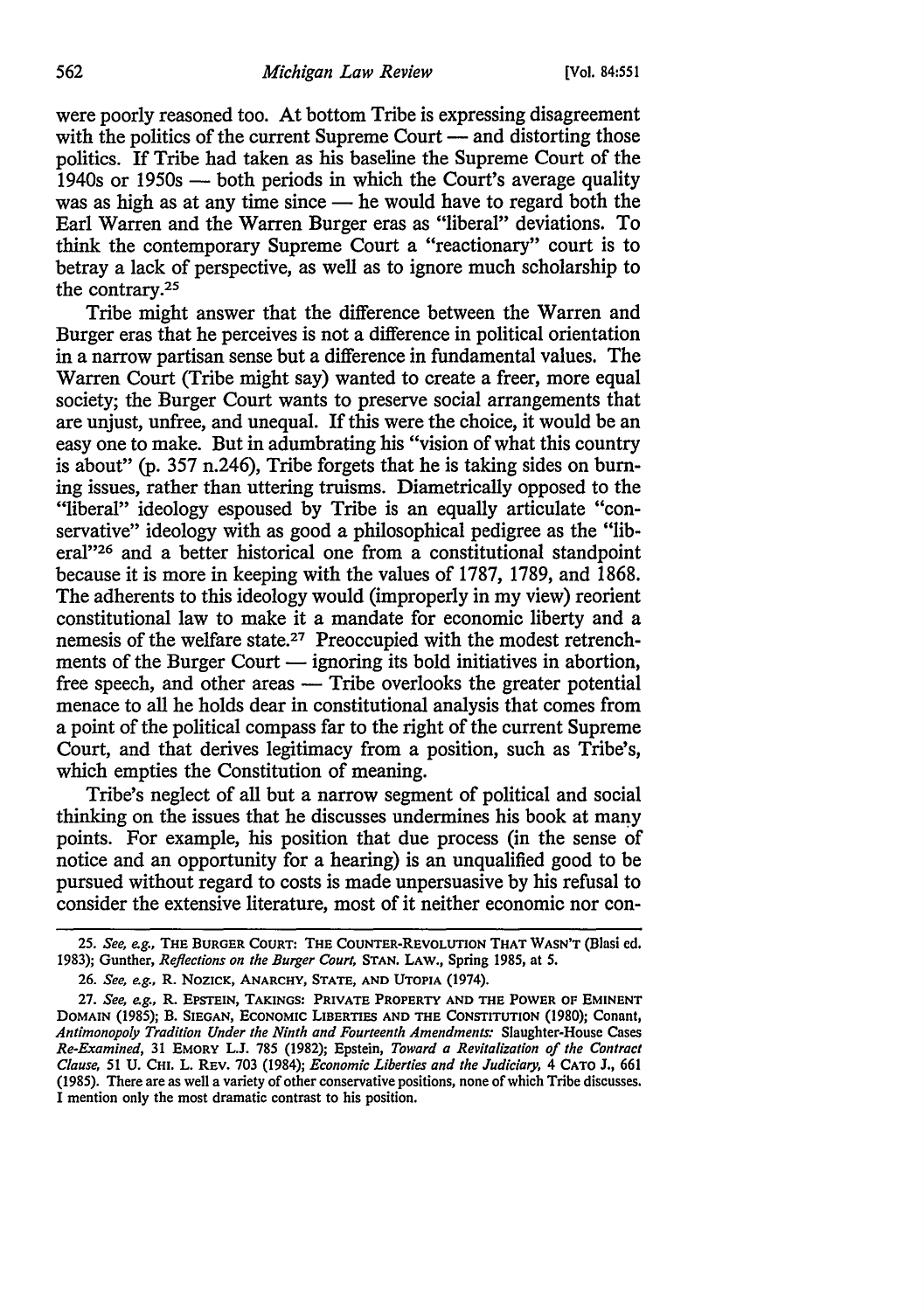servative, that emphasizes the adverse impact on the very people intended to be benefited by the procedural safeguards that Tribe would see extended  $-$  iuveniles, the disabled, people on welfare.<sup>28</sup> He also does not consider whether the poor would actually gain from an interpretation of the just compensation clause that made welfare a form of property, given that such an interpretation would make government reluctant to raise welfare levels, since once raised they could not be lowered. And he seems unacquainted with the literature on the actual  $consequences$   $-$  many of them perverse  $-$  of welfare rights which he would constitutionalize.<sup>29</sup> His discussion of policy is, in a word, superficial - a serious weakness in a book that equates constitutional law with sound social policy.

Tribe's treatment of labor picketing, in the chapter on freedom of speech (pp. 198-203), provides a further illustration of this point. He considers the application to picketing of the principle that the first amendment permits the regulation of "speech brigaded with action" an example of the Supreme Court's class-conscious hostility to inexpensive modes of communicating ideas, for he can find no distinction between picketing and advertising except that the latter costs more. He ignores the fact that unions are allowed to and do make substantial political contributions, 30 and the fact that picketing is potentially coercive in ways that advertising is not. Even those most friendly to the union movement, and most hostile to the judicial position on picketing, recognize that picketers are sometimes violent (which means, often potentially violent) and that picketing enables the identification of replacement workers and other strikebreakers for future retaliation. $31$  These are not properties of advertising. It is true that some people regard advertising as "coercive" in subtler ways, but the same people are likely to complain  $-$  with justification, too  $-$  about the loose use of the word "coercion" in discussions of purely peaceful, nonretaliatory picketing.32 It is also true that labor picketing is a lot more peaceful than it once was; but it could become less peaceful again

30. *See* Pipefitters Local Union No. 562 v. United States, 407 U.S. 385 (1972).

31. *See, e.g.,* Note, *Peaceful Labor Picketing and the First Amendment,* 82 COLUM. L. REV. 1469, 1491 (1982).

<sup>28.</sup> *See, e.g.,* 2 K. DAVIS, ADMINISTRATIVE LAW TREATISE 495-99 (2d ed. 1979); W. GELL-HORN, C, BYSE & p. STRAUSS, ADMINISTRATIVE LAW: CASES AND COMMENT 445-51 (7th ed. 1979); J. MASHAW & R. MERRILL, ADMINISTRATIVE LAW: THE AMERICAN PUBLIC LAW SYSTEM: CASES AND COMMENTS 192-94 (2d ed. 1985); Friendly, "Some Kind of Hearing", 123 U. PA. L. REV. 1267, 1275-77, 1289-91, 1303-04, 1316-17 (1975); Fuerst & Petty, *Due Process-How Much is Enough?,* 79 PUB. INTEREST 96 (1985); Mashaw, *The Management Side of Due Process,* 59 CORNELL L. REV. 772 (1974).

<sup>29.</sup> *See, e.g.,* M. ANDERSON, WELFARE: THE POLITICAL EcONOMY OF WELFARE REFORM IN THE UNITED STATES 43-58 (1978); B. PAGE, WHO GETS WHAT FROM GOVERNMENT 60-100  $(1983)$  — the former written from a conservative, the latter from a liberal, standpoint.

<sup>32.</sup> *See, e.g.,* Jones, *Picketing and Coercion: A Jurisprudence of Epithets,* 39 VA. L. REV. 1023 (1953).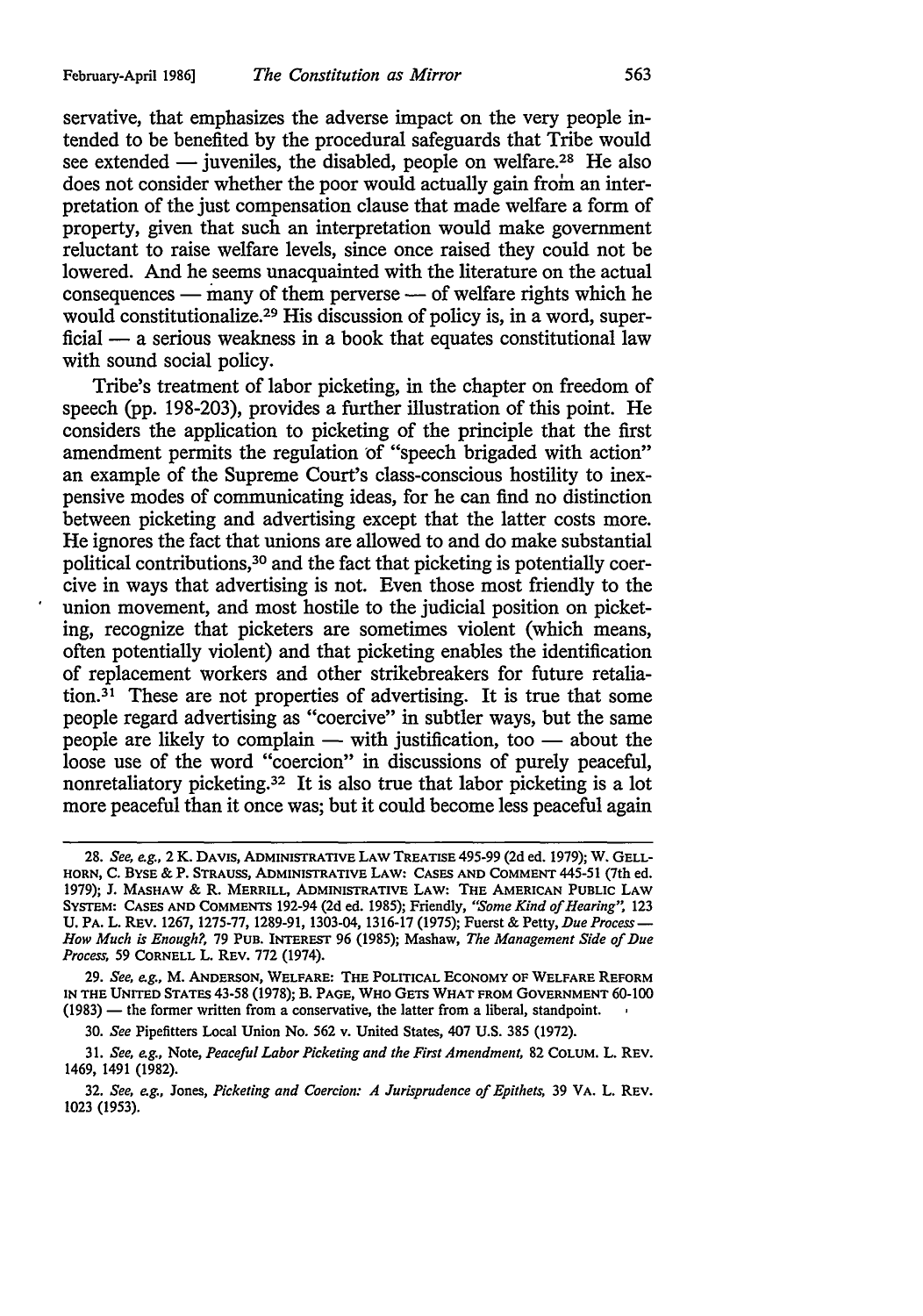if it were wholly free from regulation, as Professor Tribe thinks the first amendment requires that it be.

There is a more fundamental point. The purpose of labor picketing generally is to increase wages, or economic equivalents such as fringe benefits. Picketing thus resembles concerted activity by companies to raise prices (or depress wages).33 Yet even in an era when commercial speech is constitutionally protected, no one thinks the government cannot forbid cartels just because their members communicate information and opinions on prices and other matters of mutual concern, either with each other or (to make the analogy to picketing closer) with consumers, suppliers, and competitors. It is not obvious that wage-fixing should have a different status under the first amendment from price-fixing. This is another issue that Professor Tribe ignores.

His suggestions that the recent decline in the percentage of American workers belonging to unions is due to corporations' spending more than unions on propaganda (p. 202), and that American unions' traditional lack of interest in ideology "has been shaped in large degree by the Supreme Court itself" (pp. 202-03), are unsupported and implausible. And his failure to mention the severe restrictions that the National Labor Relations Board has imposed, and the Supreme Court has upheld, on employers' freedom of speech<sup>34</sup> leaves the reader in the dark about Tribe's view of what the first amendment should mean in the labor field. It also illustrates Tribe's selective use of legal doctrine to support his thesis about the political character of the current Supreme Court. By avoiding mention of the Supreme Court's refusal, in the teeth of the statute,<sup>35</sup> to give employers the same rights of free speech that the Court has given the Communist Party, Tribe avoids having to confront a conspicuous contradiction of his thesis that the Court is a right-wing institution.

#### III

Tribe's policy choices seem based on will and emotion rather than evidence and logic. Maybe this is true for everyone, but not everyone is so eager to impose his choices on the community. Further evidence of the emotional and egoistic character of Tribe's constitutionalism is the book's overripe, immodest, and opaque style. Here is one example: "If I succeed in evaporating a cloud here or a mist there and, thus, in displaying more lucidly a broader span of the constitutional horizon

<sup>33.</sup> *See* Posner, *Some Economics of Labor Law,* 51 U. Cm. L. REV. 988 (1984).

<sup>34.</sup> *See* NLRB v. Gissel Packing Co., 395 U.S. 575 (1969), and for criticism Getman, *Labor*  Law and Free Speech: The Curious Policy of Limited Expression, 43 MD. L. REV. 4 (1984).

<sup>35.</sup> *See* section 8(c) of the National Labor Relations Act, as amended, 29 U.S.C. § 158(c); NLRB v. Golub Corp., 388 F.2d 921, 926-28 (2d Cir. 1967) (Friendly, J.).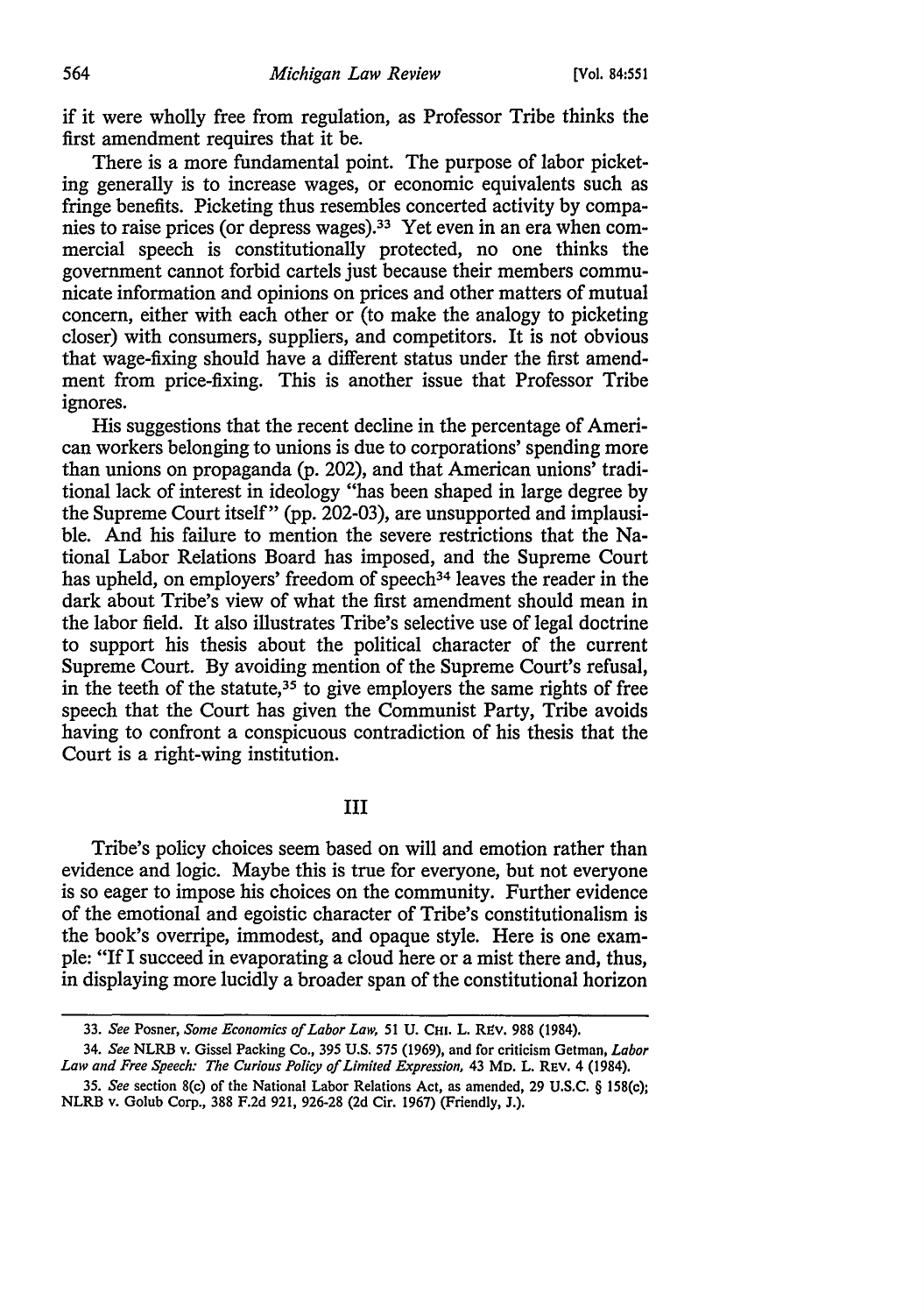and its curvature, this volume will have achieved most of what I hoped to accomplish by writing it" (p. x). Here is another:

Publishing these essays in the meantime [pending revision of his 1978 treatise on constitutional law, which he describes as "a more global effort: it was an attempt to roll the constitutional universe into a ball and show it as a unified whole"], rather than reducing and polishing them into pieces of that more comprehensive later work, has been a liberation for me. I would not wish to squirrel the essays away until they can be folded into a larger study, one in which they fit elegantly but no longer reflect my freshest thoughts on the issues they seek to treat. I would rather publish them now — rough edges only partly trimmed and links only tentatively forged  $-$  in the season of their completion. [p. x].

This is awfully plummy prose ("season of completion," etc.), written by someone who takes himself awfully seriously; and it does not make much sense, either. Since many of the essays published in this book had been published previously in law reviews or elsewhere, the choice was not between collecting them in a book and "squirrel[ing] them away." And why should a reader want Professor Tribe's "freshest" thoughts, unmatured by reflection? Do they stale so quickly?

Several other characteristics of Tribe's style also deserve attention for the light they cast on his method of constitutional argument:

1. Excessive use of italics is one. I mentioned a page on which twenty-four words are italicized for emphasis;<sup>36</sup> on another page I counted twenty-five (p. 43). Here is one sentence from a different page:

In short, remembering that it is an *amendment* to the Constitution we are considering may be almost as important as remembering that it is a *Constitution* we are, in the end, amending and construing — and remembering that, because *neither* process may be emptied of substance or subjectivity, *both* must engage the judiciary in a more candid and collaborative way than the pretense of proceduralism permits. [p. 28]

Notice, besides the italics, the excessive alliteration ("substance or subjectivity," "candid and collaborative," "pretense of proceduralism permits"), the filler words ("almost," "in the end"), the apparent lack of a verb to go with the third "remembering that," which makes the sentence collapse — and the incongruous "In short" which introduces the sentence.

2. Professor Tribe's writing is plethoric. In the following sentence I have bracketed the words that could be eliminated without loss of meaning:

At stake in  $[any]$  such response  $-$  particularly if it becomes a  $[more or]$ less] common reaction to constitutional rulings that [seriously] displease a [popular] majority that finds itself not quite able to overturn them by amendment  $-$  is [nothing less than] the survival of a distinctly Ameri-

<sup>36.</sup> *See* text following note 23 *supra.*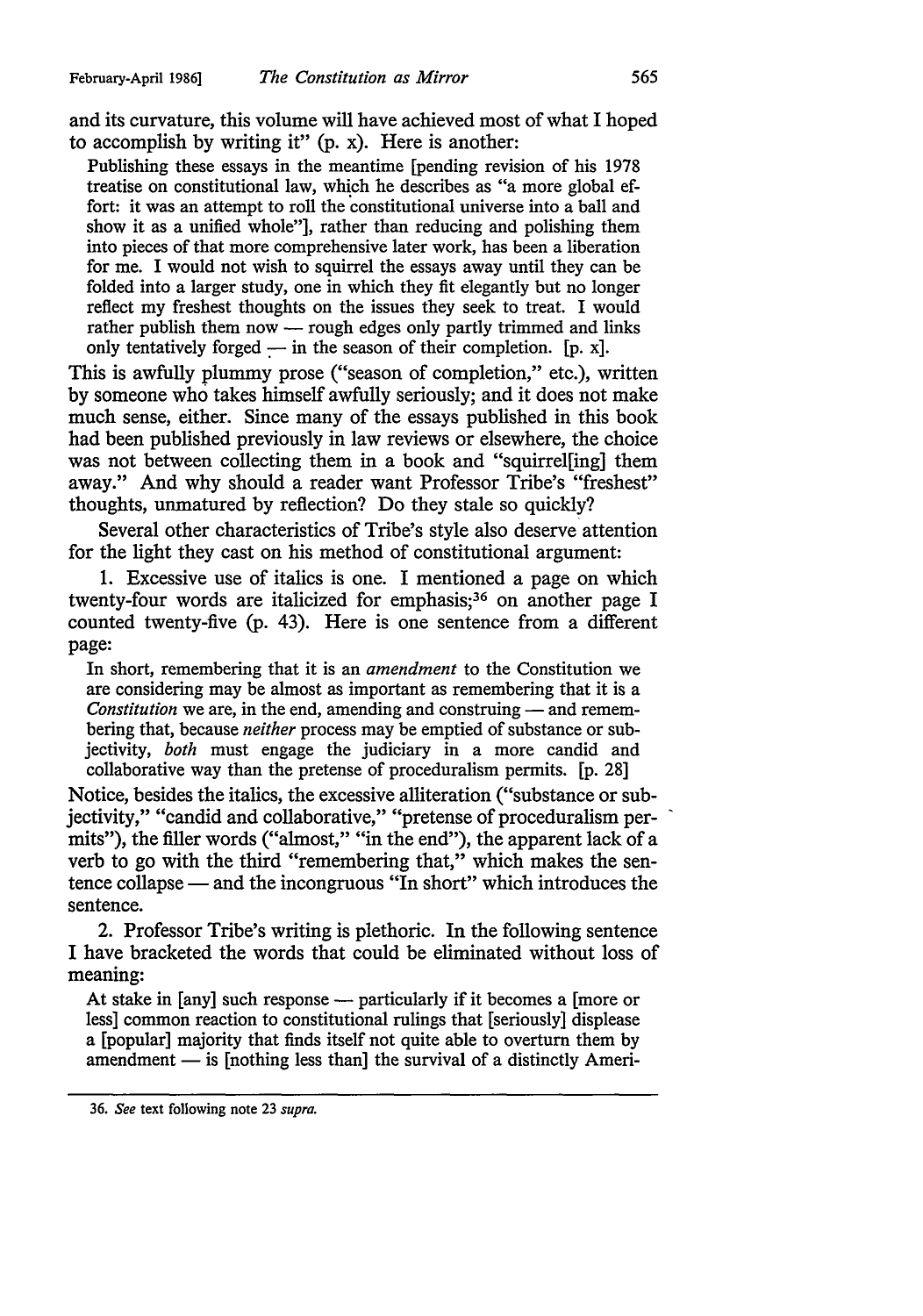can institution, that of review of legislative and executive action by an independent judiciary [entrusted to enforce the Constitution]. [p. 48]

Take away the superfluous words and you will realize how little is being said. Notice also the use of "distinctly" where Tribe means "distinctively."<sup>37</sup>

3. Tribe is too fond of metaphor, as in "disarmed, disembodied oracle" (p. 53), "increasingly slender reed" (p. 358 n.250), and the "mythical" [was there, as Herodotus thought, a real?] "Sword of Damocles" that, all on one page (p. 49), hangs, is tested, then falls then, in most un-Damoclean fashion, is fallen on - and the author wonders whether the Supreme Court would "take the blow lying down." He makes metaphor a substitute for analysis, as when he says of the anti-abortionists that they would "conscript women . . . as involuntary incubators" (p. 243), "foster involuntary servitude" (p. 244), and make women "donate their bodies to their unborn children"  $(id.)$ . These are arresting (if derivative<sup>38</sup>) ways of characterizing the anti-abortionists' position, but they create a rhetoric of emotion rather than of meaning. Does Tribe really take these metaphors seriously? Consider the "incubator" metaphor. An incubator does not contribute anything to the genetic makeup of the baby. It is thus an impoverished metaphor for a mother. Tribe gives no evidence of being willing actually to think about the abortion controversy.

4. Legal and academic jargon, "with-it" cliches, and dense nominalizations give the book an air that Tribe might if more selfaware have called "technocratic," as in "delineate the perimeter which circumscribes" (p.  $123$  — meaning, "describe"), "manipulable bornagain Contract Clause analysis" (p. 182), "mechanical gender-based classifications" (p. 224),  $39$  "suitably sequenced combination of two different lenses" (p. 248), "Close-Focus Lense: Looking for a Nexus" (p. 249). The last phrase is a subtitle. The titles and subtitles are awful.

<sup>37.</sup> Other, less serious because more common, solecisms are the "hoi polloi," p. 186, and "schizophrenic," p. 195. "Hoi" is the Greek masculine plural nominative article, "the"; "the hoi polloi," the form used by Tribe, means "the the many." "Schizophrenia" is psychosis; it is not the condition in which one has trouble making up one's mind or acts inconsistently  $-$  the latter being Tribe's meaning. Of course this is a very common mistake; I'm sure I have made it. But he underscores it by saying, "The response of the Court may be described, without exaggeration, as schizophrenic." "[W]ithout exaggeration" is, to anyone who knows what "schizophrenia" really means, a comical exaggeration.

<sup>38.</sup> *See, e.g.,* Thomson, *A Defense of Abortion,* 1 PHIL. & PUB. AFF. 47 (1971).

<sup>39.</sup> The use of "gender" for "sex,'' and the addition of a superfluous "-based" to words like "gender" and (in first amendment law) "content,'' are among the uglier bits of contemporary legal jargon. One might expect academics, at least, to eschew them. One might also expect academics to avoid false antitheses ("For a doctrine in its infancy, commercial speech has demonstrated remarkable vigor," p. 211 - as if infants typically lacked vigor), as well as such gobbledygook as: "In short, the Court indulged in a shell game, first throwing out a circular definition of the limited public forum, then trying to break the circle by noting the acceptability of subject-matter restrictions, and, finally, proceeding to apply minimal scrutiny to alleged viewpoint discrimination,'' p. 207.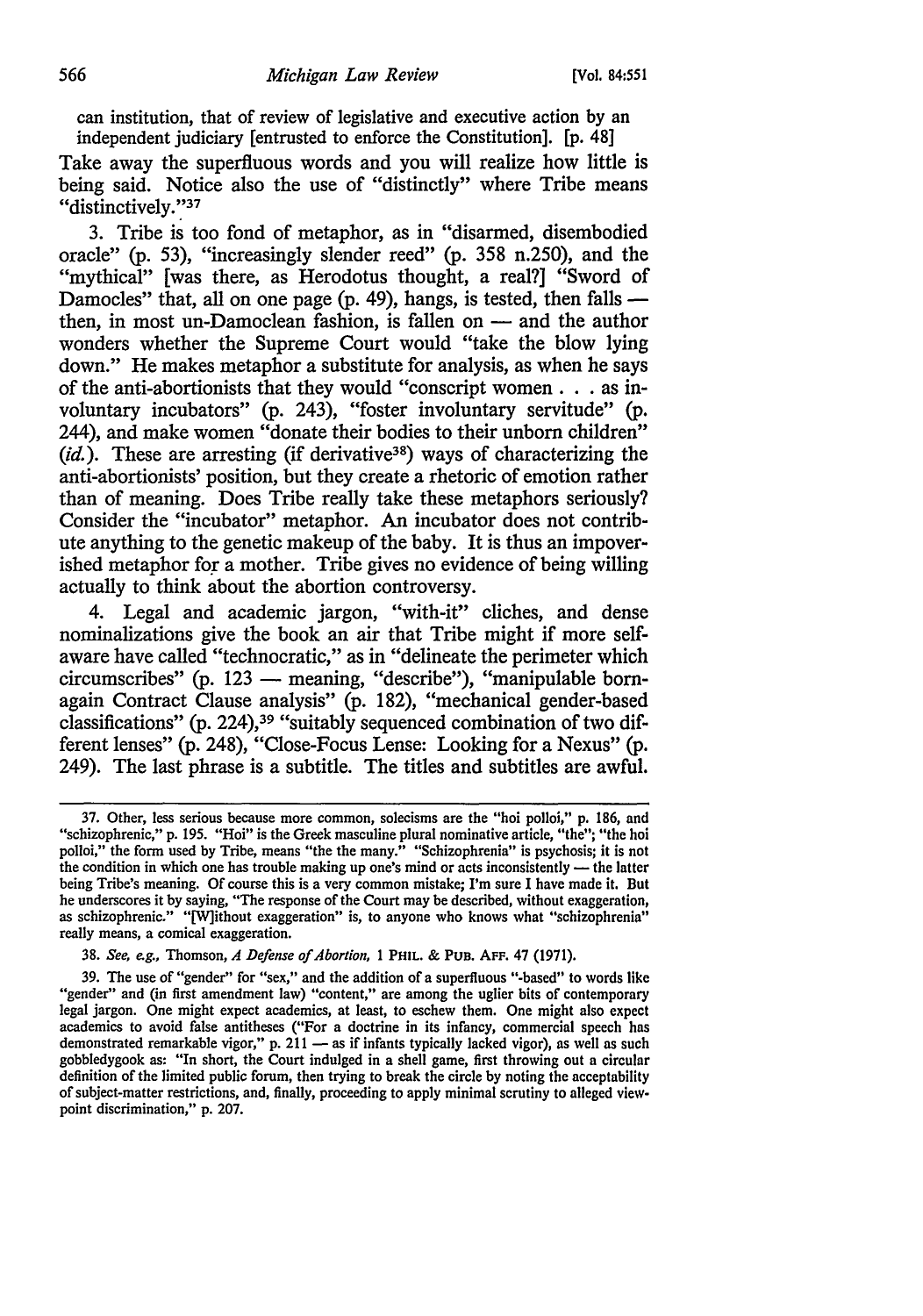These faults of style may be accidents of haste or carelessness, 40 but they are not unrelated to the book's substance. They pad and bedazzle, and if one stripped them away one would lay bare a slim and unimpressive substance, the literary counterpart to a shaven Persian cat. Also, a writer's style indicates, if not always the quality of his (or her) thought, always the character of his culture. Despite Tribe's antagonism to "technocracy," he himself is not, on the evidence of this book anyway, a person steeped in the humanities. This would not be important if he did not present himself to the reader as a defender of traditional culture against economists and other "technocrats," or if he did not claim to be expounding a new constitutional philosophy. It is his ambition to shape and direct constitutional thinking along new paths that draws the reader's attention to the poverty of his style and to the fact that those 1829 end notes contain few references to the world of thought that exists outside of recent Supreme Court opinions (many drafted by twenty-five-year-old law clerks fresh out of law school) and the professional commentary on them.

So, to complete the list of the things that this book is not, it is not a book by someone who brings to the study of law a perspective beyond that of the intelligent legal practitioner equipped only with the lawyer's technical skills. I do not mean to denigrate those skills, which are essential to constitutional reasoning and enable Tribe to offer some shrewd analyses of individual cases. Only they do not, standing all by themselves, enable him, or anyone, to construct a system of constitutional law. A person who knows only what is in cases is not equipped to make fundamental social choices for us. If Tribe knew more, he would be less confident that he could make such choices correctly. Activism begins in ignorance.

And yet Professor Tribe is, if perhaps not as the dust jacket says the nation's leading scholar and practitioner of constitutional law, certainly a prominent one. The failure of the book is a failure not of a person but of a method; and the method is to use the skills of a lawyer to make political choices for society in the name of a fictive constitution, as if the Supreme Court really were a superlegislature and government by lawyers had, at last, arrived.<sup>41</sup> The failure is a particularly striking one because Tribe disparages the tradition of legal analysis at the same time that he wields its tools. He faults the Supreme Court for illogic and uncandor, often effectively, yet at the same time sug-

<sup>40.</sup> Tribe's constitutional law treatise, *supra* note 19, is much better written than *Constitutional Choices.* On the relationship of bad writing to bad thinking see, *e.g.,* George Orwell's classic essay *Politics and the English Language* (widely reprinted); S. CHASE, THE TYRANNY OF WORDS (1938); G. KRESS & R. HODGE, LANGUAGE AS IDEOLOGY (1979).

<sup>41.</sup> *See* Professor (now Judge) Easterbrook's recent reply to an article by Tribe: Easterbrook, *Method, Result, and Authority: A Reply,* 98 HARV. L. REV. 622, 627-29 (1985), criticizing Tribe, *Constitutional Calculus: Equal Justice or Economic Efficiency?,* 98 HARV. L. REV. 592 (1985).